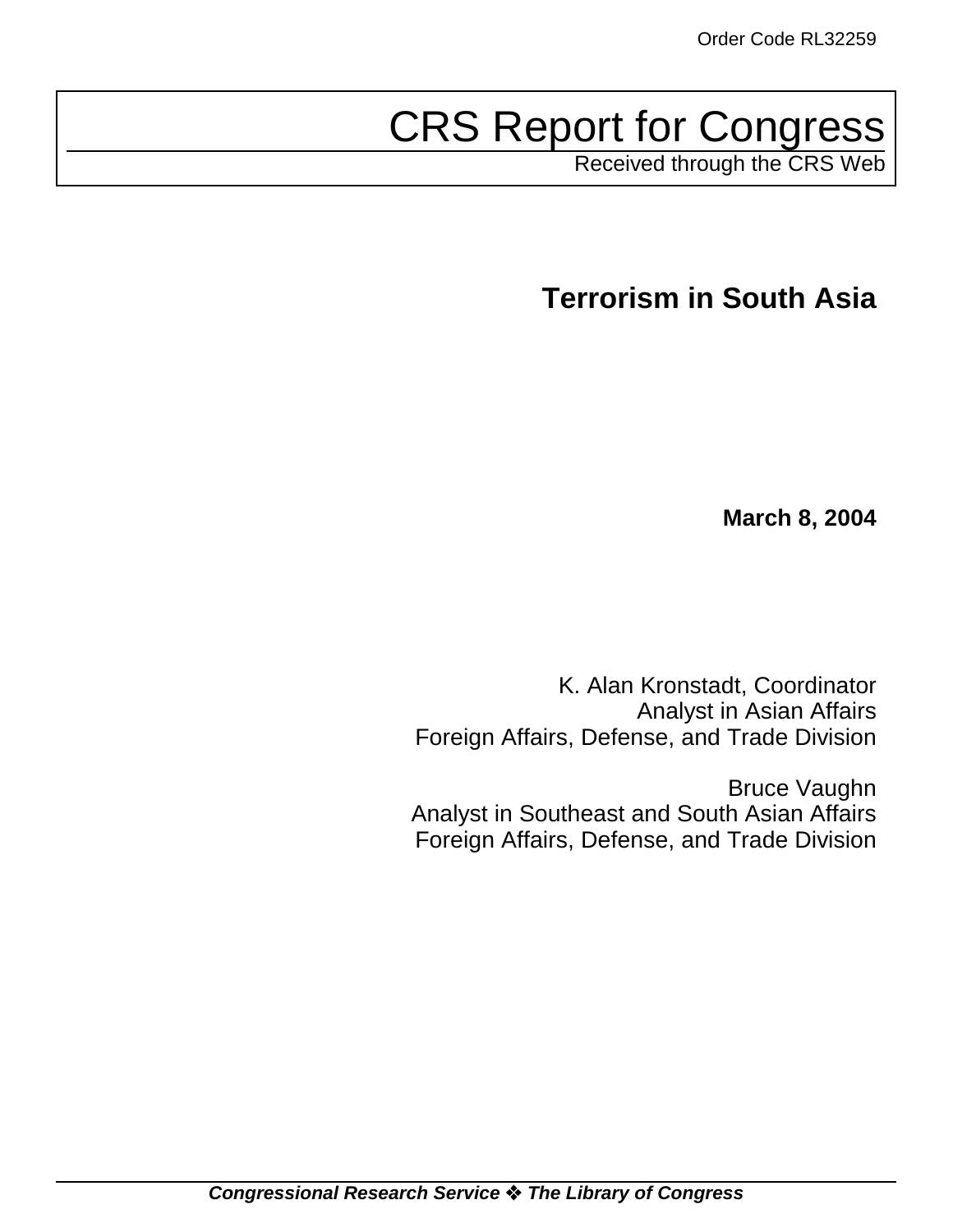# Terrorism in South Asia

#### **Summary**

This report reviews the terrorist environment in South Asia, concentrating on Afghanistan, Pakistan, and India, but also including Bangladesh, Sri Lanka, and Nepal. With U.S.-led counterterrorism efforts focused especially on Southwest Asia, the existence of international terrorist groups and their supporters in South Asia is identified as a threat to both regional stability and to the attainment of central U.S. policy goals. Al Qaeda forces that fled from Afghanistan with their Taliban supporters remain active on Pakistani territory, and Al Qaeda is believed to have links with indigenous Pakistani terrorist groups that have conducted anti-Western attacks and that support separatist militancy in Indian Kashmir. A significant portion of Pakistan's ethnic Pashtun population is reported to sympathize with the Taliban and even Al Qaeda. The United States maintains close counterterrorism cooperation with Pakistan aimed especially at bolstering security and stability in neighboring Afghanistan. In the latter half of 2003, the Islamabad government began limited military operations in the traditionally autonomous tribal areas of western Pakistan. There are indications that such operations are intensifying in coordination with U.S. and Afghan forces just across the international frontier.

The relationships between Al Qaeda, the Taliban, indigenous Pakistani terrorist groups, and some elements of Pakistan's political-military structure are complex and murky, but may represent a serious threat to the attainment of key U.S. policy goals. A pair of December 2003 attempts to assassinate Pakistan's President Musharraf reportedly were linked to both Al Qaeda and a Pakistan-based terrorist group. There also are indications that elements of Pakistan's intelligence service and Pakistani Islamist political parties may have provided assistance to U.S.-designated Foreign Terrorist Organizations.

It is thought that some Al Qaeda elements fled to Bangladesh. The Liberation Tigers of Tamil Eelam (LTTE) of Sri Lanka have been designated as a Foreign Terrorist Organization under U.S. law, while Harakat ul-Jihad-I-Islami/Bangladesh, and the Communist Party of Nepal (Maoist)/ United Peoples Front, have been listed as Other Terrorist Groups by the State Department. This report will be updated periodically.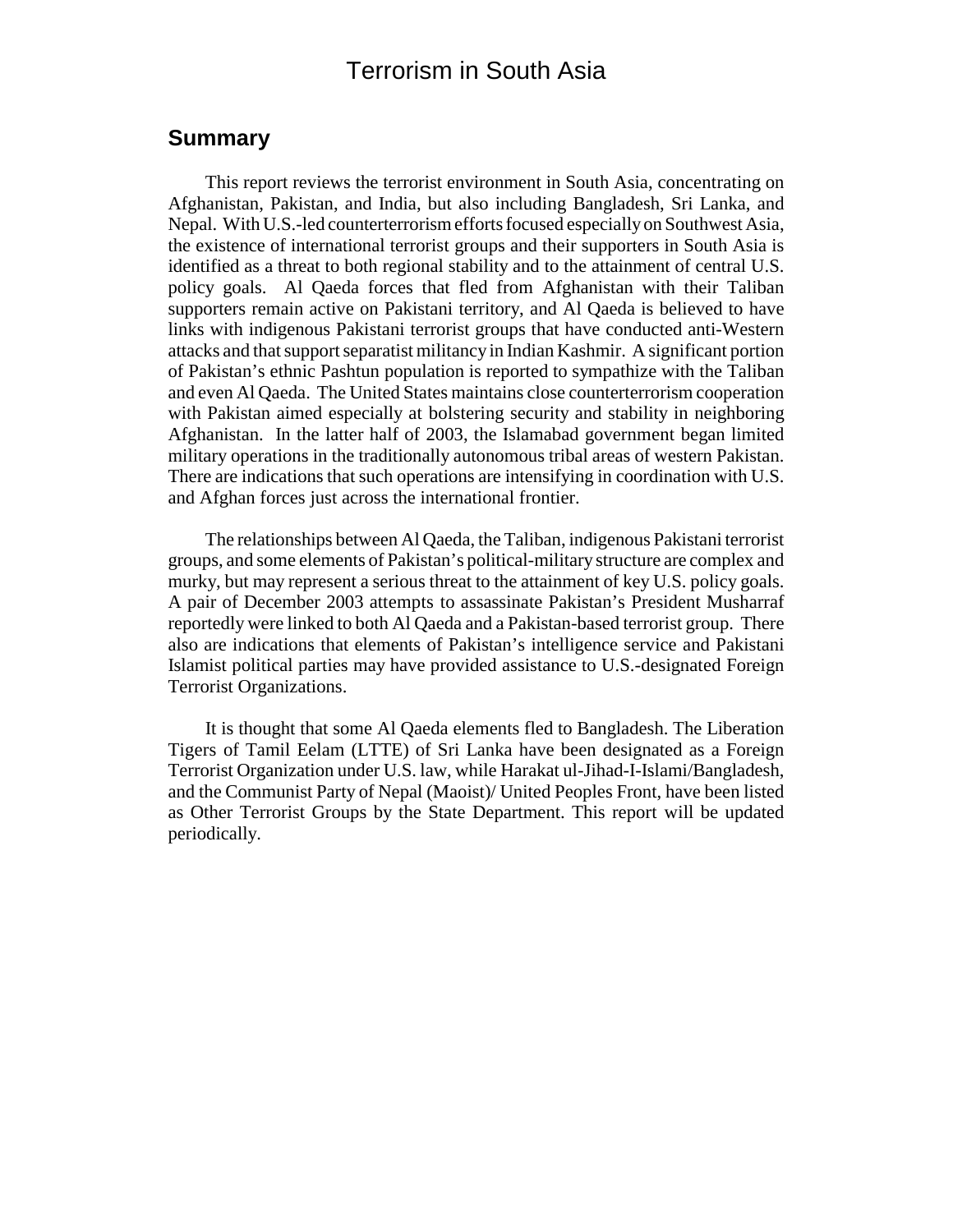# **Contents**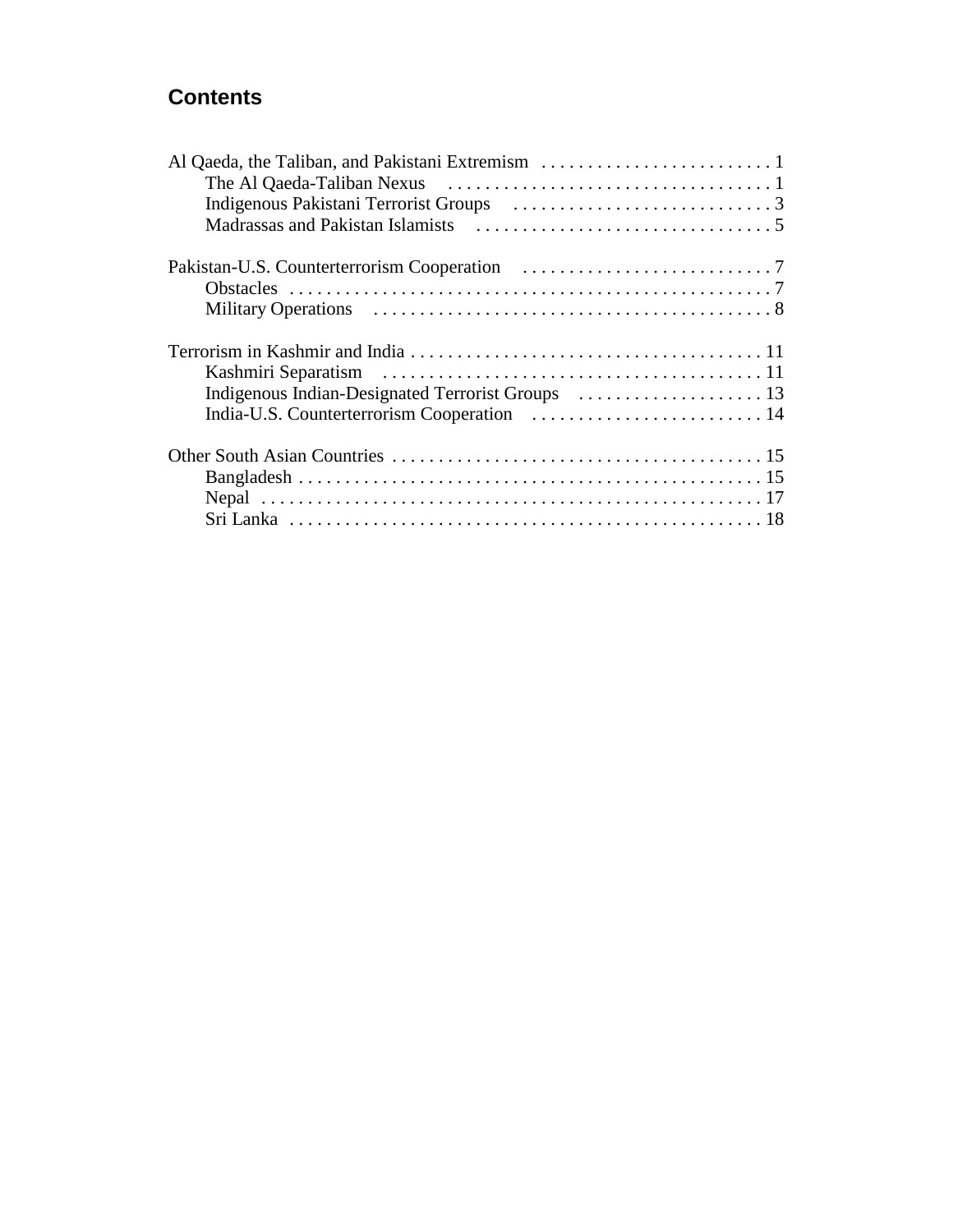# Terrorism in South Asia

This report reviews the terrorist environment in South Asia, concentrating on Afghanistan, Pakistan, and India, but also including Bangladesh, Sri Lanka, and Nepal.<sup>1</sup> In the wake of the September 2001 terrorist attacks on the United States, President Bush launched major military operations in South and Southwest Asia as part of the global U.S.-led anti-terrorism effort. Operation Enduring Freedom in Afghanistan has seen substantive success with the vital assistance of neighboring Pakistan. Yet the United States remains concerned that members of Al Qaeda and its Taliban supporters have found haven and been able at least partially to regroup in Pakistani cities and in the rugged Pakistan-Afghanistan border region. This area is inhabited by ethnic Pashtuns who express solidarity with anti-U.S. forces. Al Qaeda also reportedly has made alliances with indigenous Pakistani terrorist groups that have been implicated in both anti-Western attacks in Pakistan and terrorism in Indian Kashmir. They also seek to oust the government of President Gen. Pervez Musharraf and have been named as being behind two December 2003 assassination attempts that were only narrowly survived by the Pakistani leader. Along with these concerns, the United States expresses an interest in the cessation of "cross-border infiltration" by separatist militants based in Pakistani-controlled areas who traverse the Kashmiri Line of Control (LOC) to engage in terrorist activities both in Indian Kashmir and in Indian cities.<sup>2</sup> In March 2004, the Assistant Secretary of State for South Asia, Christina Rocca, told the Senate Foreign Relations Committee that the top U.S. policy goal in the region is "combating terror and the conditions that breed terror in the frontline states of Afghanistan and Pakistan."3

# **Al Qaeda, the Taliban, and Pakistani Extremism**

#### **The Al Qaeda-Taliban Nexus**

Among the central goals of Operation Enduring Freedom were the destruction of terrorist training camps and infrastructure within Afghanistan, the capture of Al

<sup>&</sup>lt;sup>1</sup> "Terrorism" here is understood as being "premeditated, politically motivated violence perpetrated against noncombatant targets by subnational groups or clandestine agents, usually intended to influence an audience" (see Title 22 of the United States Code, Section  $2656f(d)$ ).

<sup>2</sup> See also CRS Report RL30588, *Afghanistan: Current Issues and U.S. Policy*, by Kenneth Katzman; and CRS Report RL31624, *Pakistan-U.S. Anti-Terrorism Cooperation*, by K. Alan Kronstadt.

<sup>&</sup>lt;sup>3</sup> "State's Rocca Outlines Assistance Plans for South Asia," U.S. Department of State Washington File, March 2, 2004.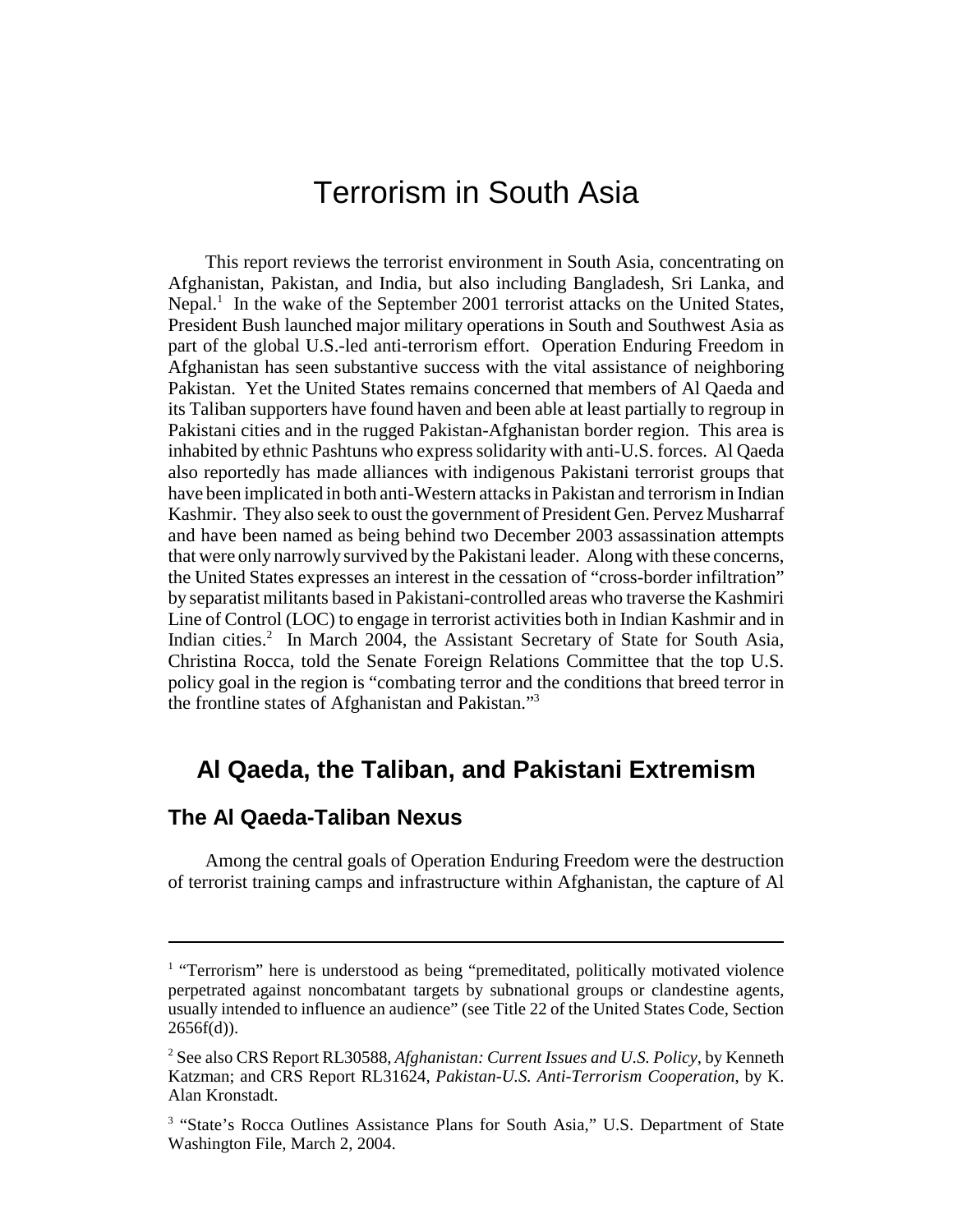Qaeda and Taliban leaders, and the cessation of terrorist activities in Afghanistan.<sup>4</sup> Most, but not all, of these goals have been achieved. However, since the Taliban's ouster from power in Kabul and subsequent retreat to the rugged mountain region near the Afghanistan-Pakistan border, what the U.S. military calls its "remnant forces" have been able to regroup and to conduct "hit-and-run" attacks against U.S. led coalition units, often in tandem with suspected Al Qaeda fugitives. These forces are then able to find haven on the Pakistani side of the border.<sup>5</sup> Al Qaeda founder Osama bin Laden, his associate, Egyptian Islamic radical leader Ayman al-Zawahiri, and Taliban chief Mohammed Omar may themselves be in a remote area of Pakistan near Afghanistan. The frequency of attacks on coalition forces in southern and eastern Afghanistan increased throughout 2003 and, in October, U.S. Special Envoy and current Ambassador to Afghanistan Zalmay Khalilzad warned that resurgent Taliban and Al Qaeda forces present a serious threat to Afghan reconstruction efforts.<sup>6</sup> A major spike in Afghan opium production in 2003 spurred acute concern that Afghanistan may soon become a "narco-state," and that terrorist groups and their supporters in both Afghanistan and Pakistan may reap huge profits from the processing and trafficking of heroin.<sup>7</sup>

The United States is concerned by indications of links between Al Qaeda and Pakistani intelligence agents, weapons experts, and militant leaders. During the time that Islamabad was actively supporting the Afghan Taliban regime it had helped to create, Pakistan's powerful Inter-Services Intelligence (ISI) agency is believed to have had direct contacts with Al Qaeda figures.<sup>8</sup> Sympathetic ISI officials may even

6 Carlotta Gall, "Taliban May Be Planning Larger Attacks, U.S. Envoy Says," *New York Times*, October 7, 2003.

7 A. Brownfeld, "Al Qaeda's Drug-Running Network," *Jane's Terrorism and Security Monitor*, February 1, 2004; Stephen Graham, "Karzai Seeks Anti-Drugs Aid Amid Fears Afghanistan Will Become 'Narco-State,' Associated Press Newswire, February 9, 2004.

<sup>&</sup>lt;sup>4</sup> Al Qaeda members are most readily identified as being Arabs or other non-Afghans who primarily are fighting an international jihad; Taliban members are ethnic Pashtun Afghans who primarily are fighting for Islamic rule in Kabul. Al Qaeda is designated as a Foreign Terrorist Organization under U.S. law; the Taliban are Specially-Designated Global Terrorists (see the U.S. Treasury Department's master list at [http://www.ustreas.gov/offices/eotffc/ofac/sdn/index.html]).

<sup>&</sup>lt;sup>5</sup> Director of Central Intelligence George Tenet, Testimony Before the Senate Select Intelligence Committee, February 24, 2004. Pakistan's western regions are populated by conservative ethnic Pashtuns who share intimate religious and tribal linkages with their counterparts in Afghanistan and who are seen to sympathize with Taliban and sometimes Al Qaeda forces while holding vehement anti-Western and anti-American sentiments (see, for example, Eliza Griswold, "Where the Taliban Roam," *Harper's*, September 2003; Owais Tohid, "Tribes Inflamed By Qaeda Hunt," *Christian Science Monitor*, October 20, 2003; Iqbal Khattak, "Tribals Warn Pakistan and US Against Military Operation," *Daily Times* (Lahore), February 19, 2004).

<sup>8</sup> James Risen and Judith Miller, "Pakistani Intelligence Had Links to Al Qaeda, U.S. Officials Say," *New York Times*, October 29, 2001. Declassified U.S. Defense Intelligence Agency documents from October 2001 indicate that the Al Qaeda camp targeted by American cruise missiles in 1998 was funded and maintained by the ISI, and that Pakistani (continued...)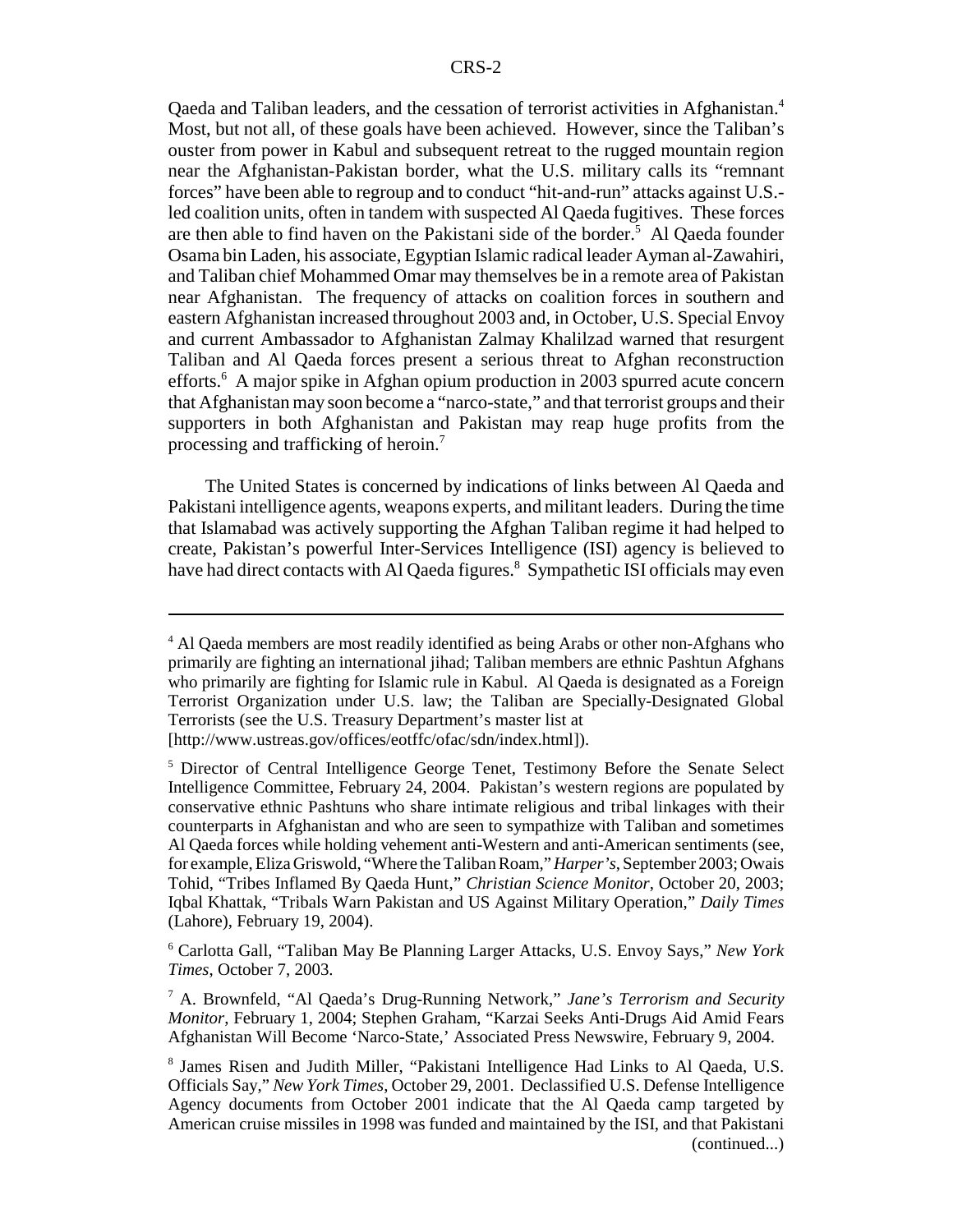have provided shelter to Al Qaeda members in both Pakistan and Kashmir.<sup>9</sup> Two senior Pakistani nuclear scientists reportedly met with Osama bin Laden in 2001 to conduct "long discussions about nuclear, chemical and biological weapons."10 Moreover, known Islamic extremists with ties to Al Qaeda appear to remain active on Pakistani territory. For example, longtime Pakistani terrorist chief Fazlur Rehman Khalil, who co-signed Osama bin Laden's 1998 edict that declared it a Muslim's duty to kill Americans and Jews, lives openly in Rawalpindi, not far from Pakistan's Army General Headquarters.<sup>11</sup> Khalil is the leader of one of the many Pakistan-based terrorist groups opposed to both the continued rule of President Musharraf and to U.S. policy in the region.

#### **Indigenous Pakistani Terrorist Groups**

Pakistan is known to be a base for numerous indigenous terrorist organizations. In January 2002, Pakistan banned five extremist groups, including Lashkar-e-Taiba (LeT), Jaish-e-Mohammed (JeM), and Sipah-e-Sahaba Pakistan (SSP). The United States designates LeT and JeM as Foreign Terrorist Organizations (FTOs); SSP appears on the State Departments's list of "other terrorist groups."12 Following Al Qaeda's 2001-2002 expulsion from Afghanistan and ensuing relocation of some core elements to Pakistani cities such as Karachi and Peshawar, some Al Qaeda activists are known to have joined forces with indigenous Pakistani Sunni militant groups, including LeT, JeM, SSP, and Lashkar-i-Jhangvi (LJ), an FTO-designated offshoot of the SSP that has close ties to Al Qaeda.13 The United Nations lists JeM and LJ as "entities belonging to or associated with the Al Qaeda organization."14 Al Qaeda reportedly was linked to anti-U.S. and anti-Western terrorist attacks in Pakistan during 2002, although the primary suspects in most attacks were members of

<sup>8</sup> (...continued)

agents "encouraged, facilitated and often escorted Arabs from the Middle East into Afghanistan" (National Security Archive Electronic Briefing Book 97, available at [http://www.gwu.edu/~nsarchiv/NSAEBB/NSAEBB97/index.htm]).

<sup>9</sup> Bob Drogin, et. al., "Al Qaeda Gathering Strength in Pakistan," *Los Angeles Times*, June 16, 2002; Philip Smucker, "Al Qaeda Thriving in Kashmir," *Christian Science Monitor*, July 2, 2002.

<sup>&</sup>lt;sup>10</sup> Kamran Khan and Molly Moore, "2 Nuclear Experts Briefed Bin Laden, Pakistanis Say," *Washington Post*, December 12, 2001.

<sup>11</sup> Paul Watson and Mubashir Zaidi, "Militant Flourishes in Plain Sight," *Los Angeles Times*, January 25, 2004.

<sup>12</sup> See CRS Reports RL32223, *Foreign Terrorist Organizations*, and RL32120, *The 'FTO List' and Congress*, by Audrey Kurth Cronin.

<sup>13</sup> U.S. Department of State, *Patterns of Global Terrorism 2002*, April 30, 2003; Howard French, "Officials Warn of Links Between Al Qaeda, Pakistanis," *New York Times*, May 29, 2002; Hasan Mansoor, "Karachi Killings Reveal Sectarian-Jihadi Nexus," *Friday Times* (Lahore), October 10, 2003; Kamran Khan and John Lancaster, "Suspect Predicts Attack on U.S. Forces," *Washington Post*, March 7, 2003.

 $14$  See [http://www.un.org/Docs/sc/committees/1267/1267ListEng.htm].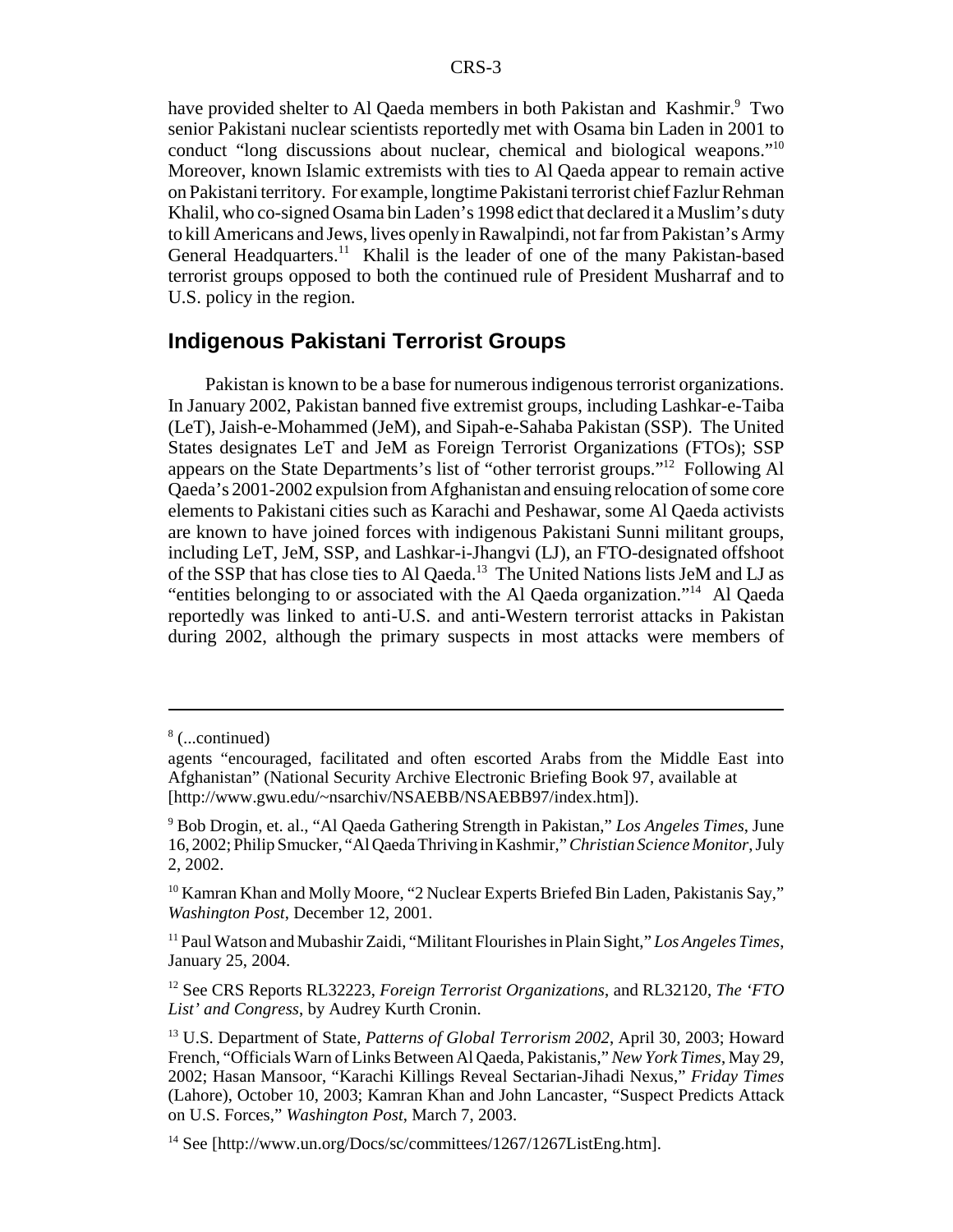indigenous Pakistani groups.<sup>15</sup> During 2003, Pakistan's domestic terrorism mostly involved Sunni-Shia conflict, and a March 2004 machine gun and bomb attack on a Shia procession in Quetta killed at least 44 and injured more than 150 others.<sup>16</sup> Some analysts believe that, by redirecting Pakistan's internal security resources, an increase in Pakistan's sectarian violence may ease pressure on Al Qaeda and so allow that group to operate more freely there.<sup>17</sup> There have been past indications of collusion between some elements of Al Qaeda, Lashkar-e-Taiba, and influential Pakistanis. For example, of the three major Al Qaeda figures captured in Pakistan, one (Abu Zubaydah) was found at a Lashkar-e-Taiba safehouse in Faisalabad, suggesting that some LeT members have facilitated the movement of Al Qaeda members in Pakistan.<sup>18</sup> Another (Khalid Sheikh Mohammed) was seized at the Rawalpindi home of a member of the Jamaat-i-Islami (JI), one of Pakistan's leading religious Islamist political parties. In fact, at least four top captured Al Qaeda suspects had ties to JI.<sup>19</sup>

In a landmark January 2002 speech, President Musharraf vowed to end Pakistan's use as a base for terrorism, and he criticized religious extremism and intolerance in the country. In the wake of the speech, about 3,300 extremists were arrested and detained, though most of these have since been released (including one man who later tried to assassinate Musharraf).<sup>20</sup> Among those released were the founders of both Lashkar-e-Taiba and Jaish-e-Muhammad. Though officially banned, these groups continued to operate under new names: LeT became Jamaat al-Dawat; JeM became Khudam-ul Islam.<sup>21</sup> In November 2003, just two days after the U.S. Ambassador expressed particular concern over the continuing activities of banned organizations, Musharraf moved to arrest members of these groups and

<sup>15</sup> Among these incidents was the January 2002 kidnaping and ensuing murder of *Wall Street Journal* reporter Daniel Pearl. Also occurring in 2002 were a March grenade attack on a Protestant church in Islamabad that killed five, including a U.S. Embassy employee and her daughter, likely was the work of LeT; a May car bombing that killed 14 outside a Karachi hotel, including 11 French defense technicians, was linked to Al Qaeda; and a June car bombing outside the U.S. consulate in Karachi that killed 12 Pakistani nationals also was linked to Al Qaeda. There have been arrests and some convictions in each of these cases. See U.S. Department of State, *Patterns of Global Terrorism 2002*, April 30, 2003.

<sup>&</sup>lt;sup>16</sup> About three-quarters of Pakistan's Muslims are Sunnis. Major sectarian violence in 2003 included a July strike on a Quetta mosque that killed more than 50 Shiite worshipers (blamed on the militant Sunni SSP), and the October assassination of Maulana Azam Tariq, leader of the SSP and member of the Pakistani parliament, who was gunned down with four others in Islamabad.

<sup>&</sup>lt;sup>17</sup> "Pakistan: A New Wave of Sunni-Shiite Violence?," Stratfor.com, October 7, 2003.

<sup>18</sup> U.S. Department of State, *Patterns of Global Terrorism 2002*, April 30, 2003.

<sup>&</sup>lt;sup>19</sup> "Pakistan Asked to Explain Islamic Party Link to Al Qaeda Suspects," Agence France-Presse, March 3, 2003.

<sup>20</sup> Paul Watson, "A Delicate Balance of Rule for Pakistan's Musharraf," *Los Angeles Times*, March 5, 2004.

<sup>21</sup> Paul Watson, "Revolving Doors for Pakistan's Militants," *Los Angeles Times*, November 17, 2002; "Musharraf Says Heads of Two Extremist Groups Did Nothing Illegal," Agence France-Presse, March 2, 2003; "Militant Suspects Freed in Pakistan," BBC News, January 31, 2003.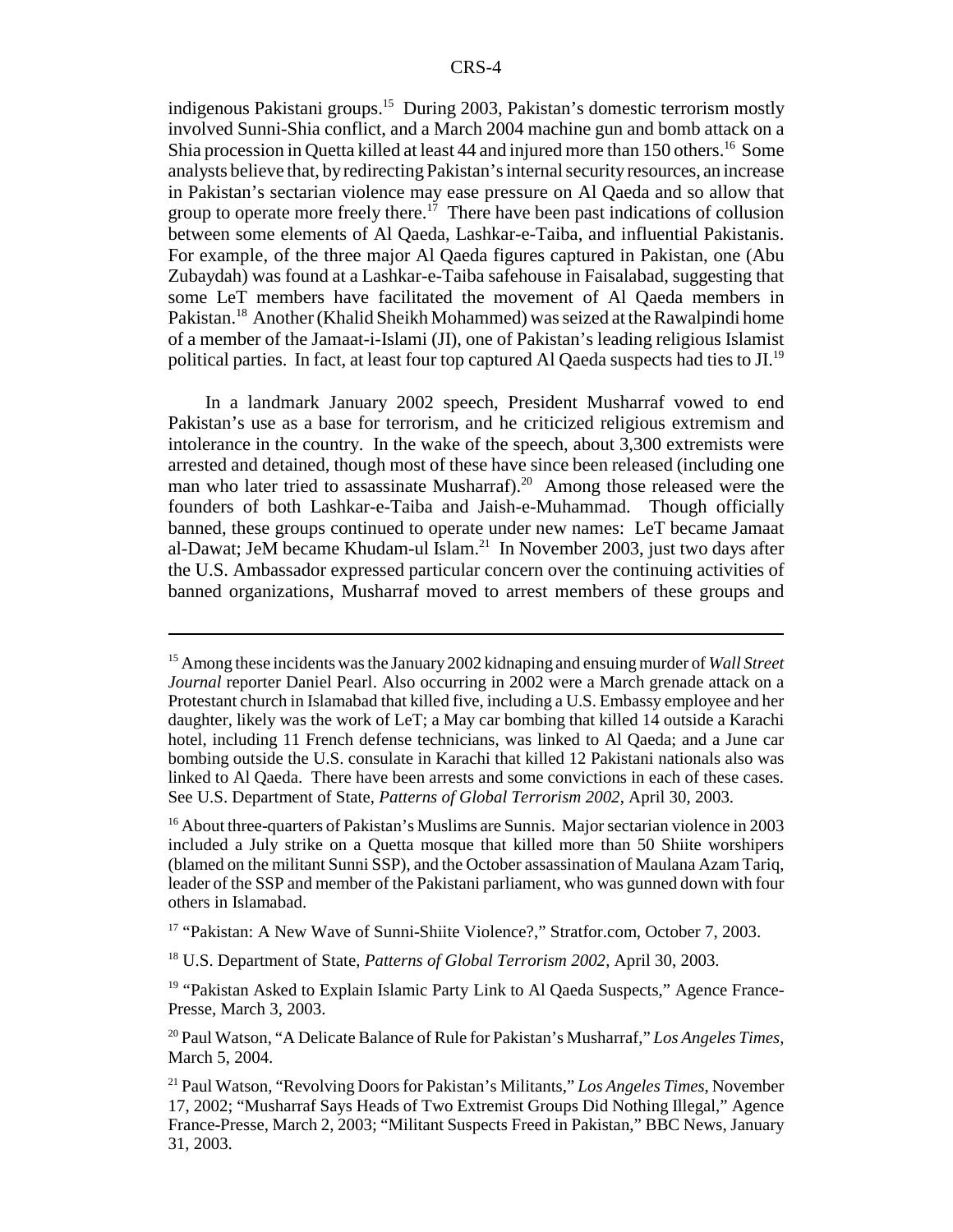shutter their offices. Six groups were formally banned, including offshoots of both the JeM and SSP, and more than 100 offices were raided. Musharraf vowed to permanently prevent banned groups from resurfacing, and his government moved to seize their financial assets. $22$  Some analysts called the efforts cosmetic, ineffective, and the result of international pressure rather than a genuine recognition of the threat posed.<sup>23</sup>

Musharraf's further efforts to crack down on outlawed groups — along with his suggestions that Pakistan may soften its long-held Kashmir policies — may have fueled even greater outrage among radical Islamists already angered by Pakistan's September 2001 policy reversal, when Musharraf cut ties with the Afghan Taliban regime and began facilitating U.S.-led anti-terrorism operations in the region.<sup>24</sup> A December 14, 2003 remote-controlled bombing attempt on Musharraf's motorcade and dual suicide car bomb attacks on his convoy 11 days later were blamed mainly on Jaish-e-Mohammed operatives. Numerous Pakistanis and foreign nationals including Afghans, Chechens, and Kashmiris — were arrested in connection with the attacks, with officials suggesting a possible Al Qaeda link.25 The F.B.I. played a role in the investigations, and the United States has undertaken to provide improved training to Musharraf's bodyguards. Nonetheless, it is considered likely that future assassination attempts will occur.<sup>26</sup>

#### **Madrassas and Pakistan Islamists**

A notable development in autumn 2003 was the arrest by Pakistani security forces of 19 Indonesian and Malaysian nationals at a Karachi madrassa (Islamic school). The men were suspected of running a sleeper cell of the Jemaah Islamiyah (JI) terrorist network in what would be an indication that JI, a group linked to Al

<sup>&</sup>lt;sup>22</sup> "U.S. Committed to Strong Relationship With Pakistan," U.S. Department of State Washington File, November 13, 2003; "Owais Tohid, "Pakistan Tries Again to Shutter Terror Groups," *Christian Science Monitor*, November 26, 2003; Rafaqat Ali, "Musharraf Vows to Root Out Extremism," *Dawn* (Karachi), December 5, 2003; "Pakistan Freezes Accounts of Three More Banned Islamic Groups," Associated Press Newswire, December 12, 2003.

<sup>23</sup> Husain Haqqani, "Skepticism Over Crackdown," *Nation* (Lahore), November 19, 2003; Najam Sethi, "Writing On the Wall," *Friday Times* (Lahore), November 21, 2003.

<sup>&</sup>lt;sup>24</sup> Bryan Bender and Farah Stockman, "Extremist Influence Growing in Pakistan, US Officials Fear," *Boston Globe*, January 11, 2004.

<sup>&</sup>lt;sup>25</sup> Some also suggest a possible ISI role, noting a long history of ties between Pakistan's intelligence service and JeM leader Masood Azhar (John Lancaster and Kamran Khan, "Investigation of Attacks on Musharraf Points to Pakistani Group," *Washington Post*, January 14, 2004).

<sup>26</sup> Mubashir Zaidi, "FBI Joins Inquiry Into Blasts Aimed at Pakistani Leader," *Los Angeles Times*, December 27, 2003; Dana Priest, "U.S. Aids Security of Musharraf," *Washington Post*, January 3, 2004; Mazhar Abbas, "Agencies Fear More Suicide Attempts on Musharraf," *Friday Times* (Lahore), February 13, 2004.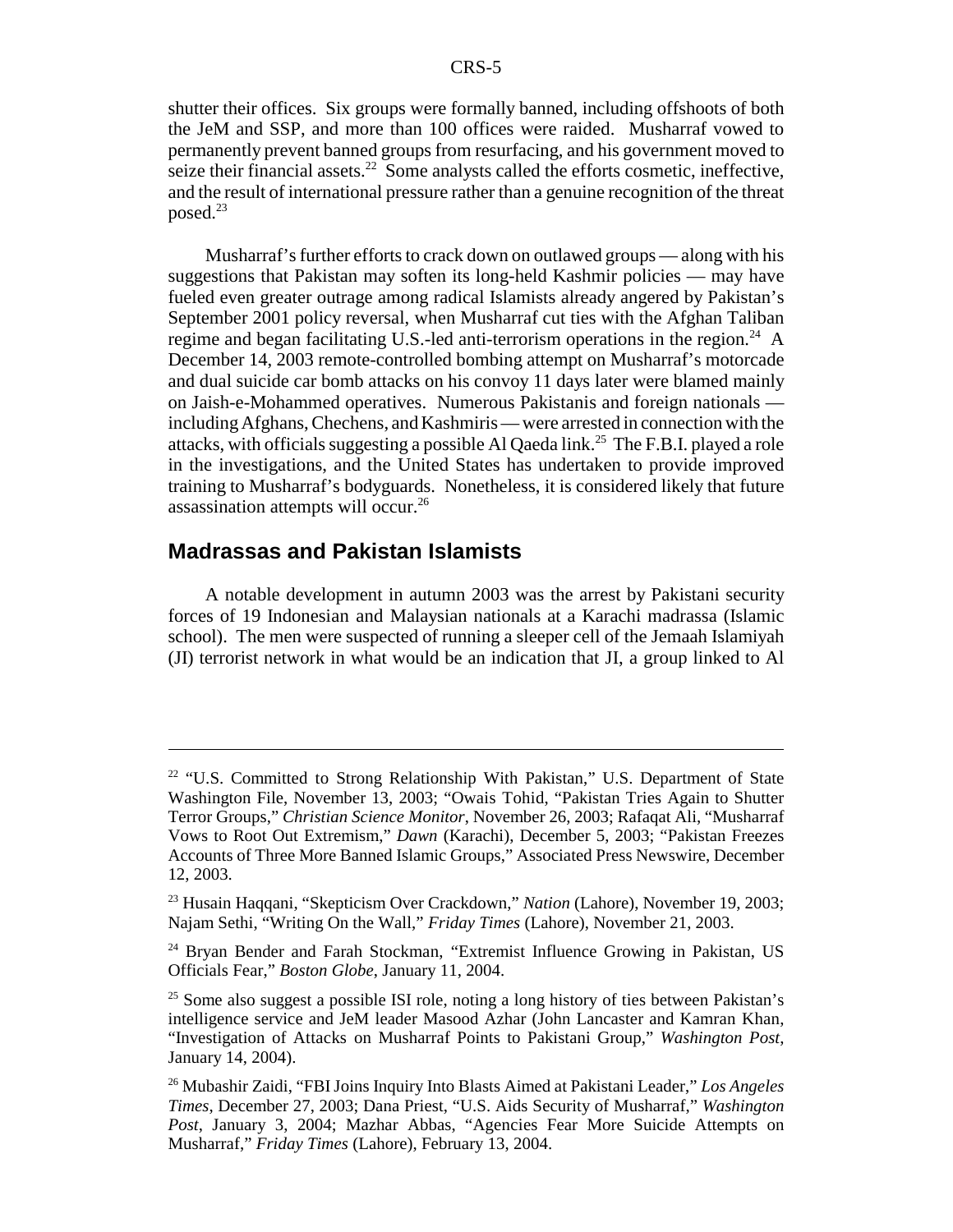Qaeda, is operating in Pakistan.<sup>27</sup> The Taliban movement itself began among students attending Pakistani religious schools. Among the 10,000-20,000 madrassas in Pakistan are some that have been implicated in teaching militant anti-Western, anti-American, and anti-Hindu values. Many of these madrassas are financed and operated by Pakistani Islamist political parties such as Jamaat-e-Ulema Islam (JUI, closely linked to the Taliban), as well as by multiple unknown foreign entities. While President Musharraf has in the past pledged to crack down on the more extremist madrassas in his country, there is little concrete evidence that he has done so.<sup>28</sup>

The Muttahida Majlis-e-Amal (MMA) — a coalition of six Islamist opposition parties — holds about 20% of Pakistan's National Assembly seats, while also controlling the provincial assembly in the North West Frontier Province (NWFP) and leading a coalition in the provincial assembly of Baluchistan. Pakistan's Islamists denounce Pakistani military operations in western tribal areas, resist governmental attempts to reform religious schools that teach militancy, and harshly criticize Islamabad's cooperation with the U.S. government and movement toward rapprochement with India. The leadership of the MMA's two main constituents the Jamaat-i-Islami and the Jamiat-Ulema-Islami-Fazlur, are notable for their virulent anti-American rhetoric; they have at times called for "jihad" against what they view as the existential threat to Pakistani sovereignty that alliance with Washington entails.<sup>29</sup> In addition to decrying and seeking to end President Musharraf's cooperation with the United States, many also are viewed as opposing the U.S. supported Kabul government. In September 2003, Afghan President Karzai called on Pakistani clerics to stop supporting Taliban members who seek to destabilize Afghanistan. In November, the Afghan foreign minister complained that Taliban leaders were operating openly in Quetta and other cities in western Pakistan. Musharraf has since called on Pakistan's Muslim clerics to assist in fighting extremism and improving Pakistan's image as a moderate and progressive state.<sup>30</sup>

<sup>27</sup> Owais Tohid, "Pakistan Widens Terror Dragnet," *Christian Science Monitor*, September 26, 2003.

 $^{28}$  Author interviews with Pakistani government officials and scholars, Islamabad, January 19-23, 2004; "Unfulfilled Promises: Pakistan's Failure to Tackle Extremism," International Crisis Group Report 73, January 16, 2004; Ahmed Rashid, "Afghanistan and Pakistan - Safe Haven for the Taliban," *Far Eastern Economic Review*, October 16, 2003. See also CRS Report RS21654, *Islamic Religious Schools, Madrasas*, by Febe Armanios.

<sup>29</sup> See "US Trying to Destabilize Pakistan, Iran: MMA," *Dawn* (Karachi), November 4, 2003; "MMA Says Check on Seminaries to be Resisted," *Dawn* (Karachi), November 11, 2003. JUI leader Maulana Fazlur Rehman reportedly said he considers Americans to be "criminals" and the Taliban "innocent" ("MMA Opposes Pak-US Military Drive," *News* (Karachi), June 24, 2003).

<sup>&</sup>lt;sup>30</sup> "Karzai Tells Pakistan Clerics - Don't Back Taliban," Reuters News, September 12, 2003; Shaun Waterman and Anwar Iqbal, "Taliban Leaders Plotting in Cities," *Washington Times*, November 14, 2003; Rana Qaisar, "Clerics Asked to Help Fight Terror," *Daily Times* (Lahore), February 18, 2004.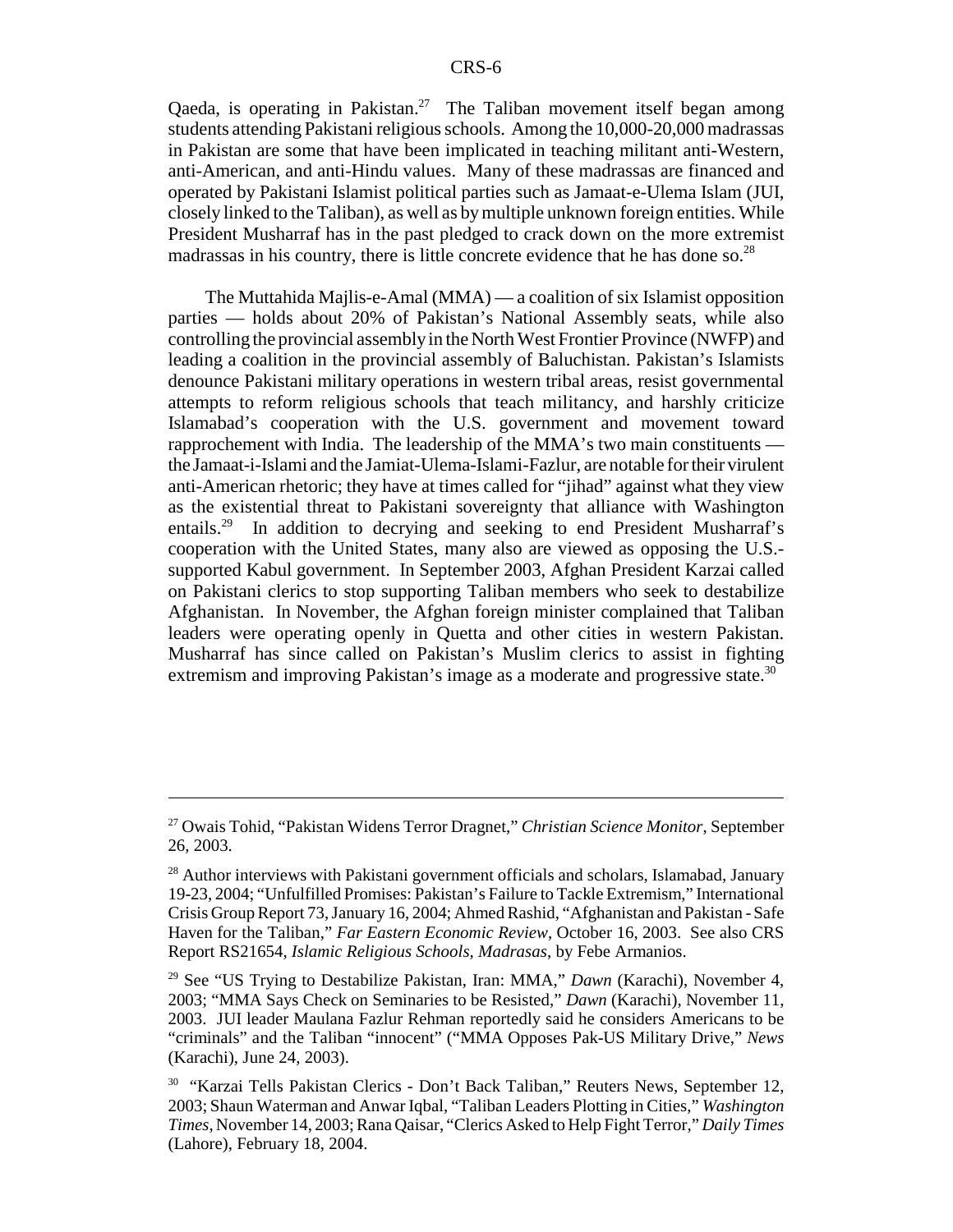# **Pakistan-U.S. Counterterrorism Cooperation**

According to the U.S. Departments of State and Defense, Pakistan has afforded the United States unprecedented levels of cooperation by allowing the U.S. military to use bases within the country, helping to identify and detain extremists, and deploying tens of thousands of its own security forces to secure the Pakistan-Afghanistan border. Top U.S. officials regularly praise Pakistani anti-terrorism efforts. $31$  In the spring of 2002, U.S. military and law enforcement personnel reportedly began engaging in direct, low-profile efforts to assist Pakistani security forces in tracking and apprehending fugitive Al Qaeda and Taliban fighters on Pakistani territory. The State Department reports that Islamabad has captured 550 alleged terrorists and their supporters, and has transferred more than 400 of these to U.S. custody, including several top suspected Al Qaeda leaders.<sup>32</sup> Pakistan also ranks fourth in the world in seizing terrorist assets. $33$ 

#### **Obstacles**

Despite Pakistan's "crucial" cooperation, there have been doubts about Islamabad's commitment to core U.S. concerns in the vast "lawless zones" of the Afghan-Pakistani border region where Islamic extremists find shelter.<sup>34</sup> Especially worrisome are indications that members of the Taliban receive logistical and other support inside Pakistan. Senior U.S. Senators reportedly have voiced such worries, including concern that elements of Pakistan's intelligence agencies might be helping members of the Taliban and perhaps even Al Qaeda.<sup>35</sup> In August 2003, at least three Pakistani army officers, including a lieutenant colonel, were arrested on suspicion of having ties to Islamic extremists. In late September, Deputy Secretary of State Armitage was quoted as saying he does "not think that affection for working with us extends up and down the rank and file of the Pakistani security community." In testimony before the Senate Foreign Relations Committee, Assistant Secretary of Defense Peter Rodman said, "There are elements in the Pakistani government who we suspect are sympathetic to the old policy of before 9/11," adding that there still

<sup>31</sup> In January 2004, the Commander of the U.S. Central Command, Gen. Abizaid, said, "Pakistan has done more for the United States in the direct fight against Al Qaeda than any other country" (Ron Laurenzo, "Abizaid: Pakistan Best Ally in War on Terror," *Defense Week*, February 2, 2004).

 $32$  Among those captured are Abu Zubaydah (March 2002), believed to be Al Qaeda's field commander; Ramzi bin al-Shibh (September 2002), said to be a key figure in the planning of the September 2001 terrorist attacks on the United States; and Khalid Mohammed (March 2003), alleged mastermind of the September 2001 attacks and close associate of Osama bin Laden.

<sup>33</sup> U.S. Department of State, *Patterns of Global Terrorism 2002*, April 30, 2003.

<sup>&</sup>lt;sup>34</sup> Statement of George Tenet Before the Senate Select Committee on Intelligence, "Worldwide Threats to National Security," February 6, 2002.

<sup>35</sup> James Dao, "Terror Aid From Pakistan Concerns Senators," *New York Times*, February 13, 2003. See also Testimony of Timothy Hoyt Before the Joint Hearing of the Subcommittees on Asia and the Pacific and International Terrorism, Nonproliferation, and Human Rights, October 29, 2003.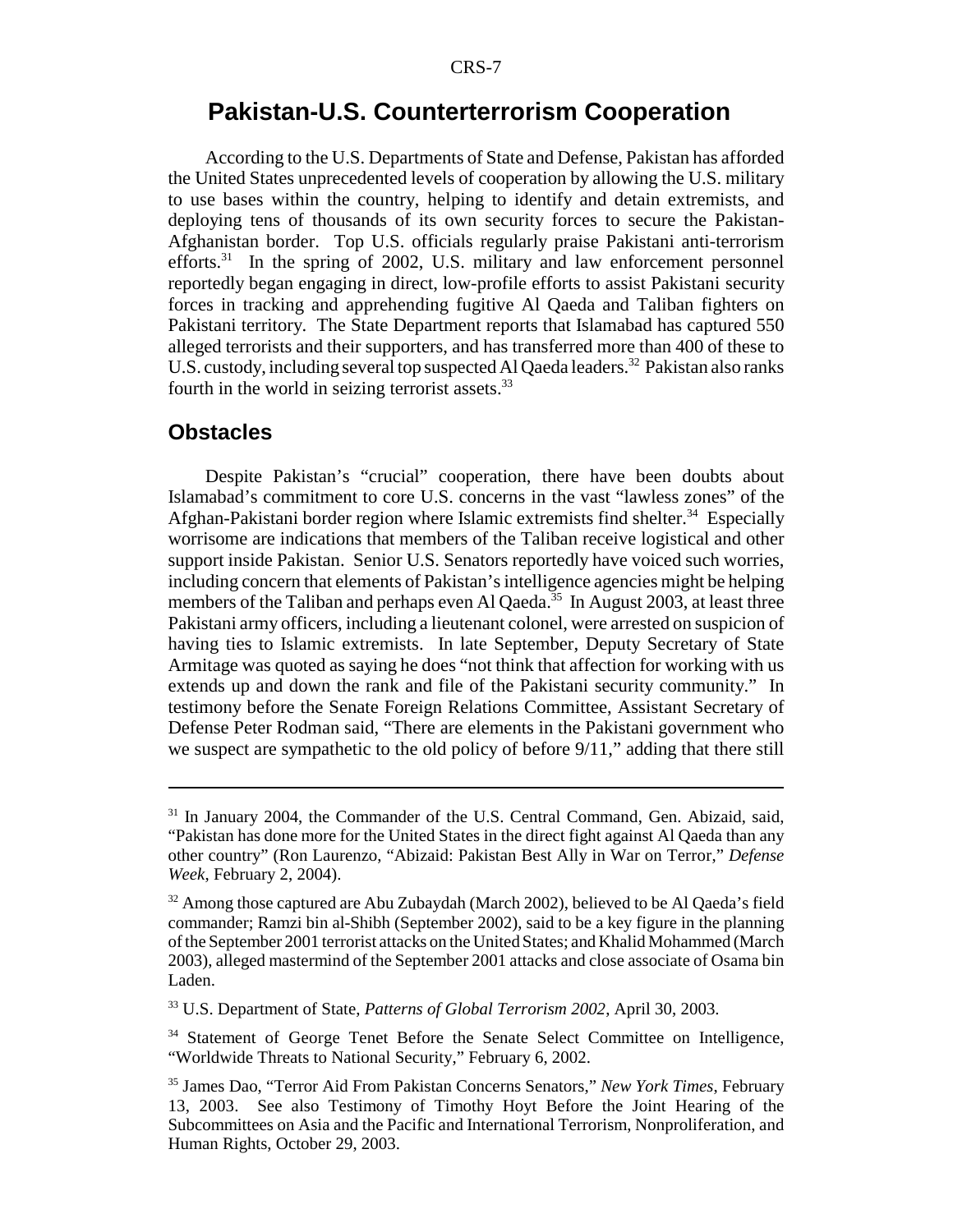exists in northwestern Pakistan a radical Islamic infrastructure that "spews out fighters that go into Kashmir as well as into Afghanistan."36 For some time now, the number of Al Qaeda figures arrested in Pakistan has remained fairly static, causing some U.S. officials to wonder anew about the extent of Islamabad's commitment to this aspect of U.S.-led counterterrorism efforts. $37$ 

#### **Military Operations**

In an effort to block infiltration along the Pakistan-Afghanistan border, Islamabad had by the end of 2002 deployed some 70,000 troops to the region. In April 2003, the United States, Pakistan, and Afghanistan formed a Tripartite Commission to coordinate their efforts to stabilize the border areas. In June, in what may have been a response to increased U.S. pressure, Islamabad for the first time sent its armed forces into the traditionally autonomous western Federally Administered Tribal Areas (FATA) in search of Al Qaeda and Taliban fighters who have eluded the U.S.-led campaign in Afghanistan. By September, Islamabad had up to 25,000 troops in the tribal areas, and a major border operation reportedly took place in coordination with U.S.-led forces on the Afghan side of the border. A firefight in early October saw Pakistani security forces engage suspected Al Qaeda fugitives in the South Waziristan district; 8 were killed and another 18 captured.<sup>38</sup> Pakistan has lost about 40 of its own security personnel in gun battles with Al Qaeda and Taliban fighters. The October operations encouraged U.S. officials, who saw in them a positive trend in Islamabad's commitment to tracking and capturing wanted extremists on Pakistani territory. Still, these officials admitted that the Pakistani government finds it more difficult politically to pursue Taliban members who enjoy ethnic and familial ties with Pakistani Pashtuns.<sup>39</sup>

After the two December 2003 attempts on President Musharraf's life, the Pakistan military increased its efforts in the FATA. Many analysts speculated that the harrowing experiences brought a significant shift in Musharraf's attitude and caused him to recognize the dire threat posed by radical groups based in his country.<sup>40</sup> By February 2004, Musharraf made his most explicit admission to date that Muslim militants were crossing from Pakistan into Afghanistan to battle coalition troops

<sup>&</sup>lt;sup>36</sup> Zaffar Abbas, "Pakistan Arrests Army Officers," BBC News, August 31, 2003; "Armitage: Some Pakistanis Reluctant to Work With US," Reuters News, September 30, 2003; "Transcript: Senate Foreign Relations Committee Holds Hearing on Security and Democracy in Afghanistan," Federal Documents Clearing House, October 16, 2003.

<sup>37</sup> Munir Ahmad, "Pakistan Claims 402 Al Qaeda Arrests,"Associated Press Newswire, September 10, 2002; author interviews with U.S. officials, Islamabad, January 22-23, 2004.

<sup>38</sup> John Lancaster, "Pakistan Touts Control of Border," *Washington Post*, September 2, 2003; "Pakistan Army Launches Border Operation," BBC News, September 4, 2003; "Pakistan's Army Kills 12 in Attacks Against Qaeda," *New York Times*, October 2, 2003.

<sup>&</sup>lt;sup>39</sup> See the testimony of both William Taylor and Brig. Gen. Gary North in "Transcript: Senate Foreign Relations Committee Holds Hearing on Security and Democracy in Afghanistan," Federal Documents Clearing House, October 16, 2003.

<sup>40</sup> David Rhode and Carlotta Gall, "Pakistani Offensive Aims to Drive Out Taliban and Al Qaeda," *New York Times*, February 23, 2004.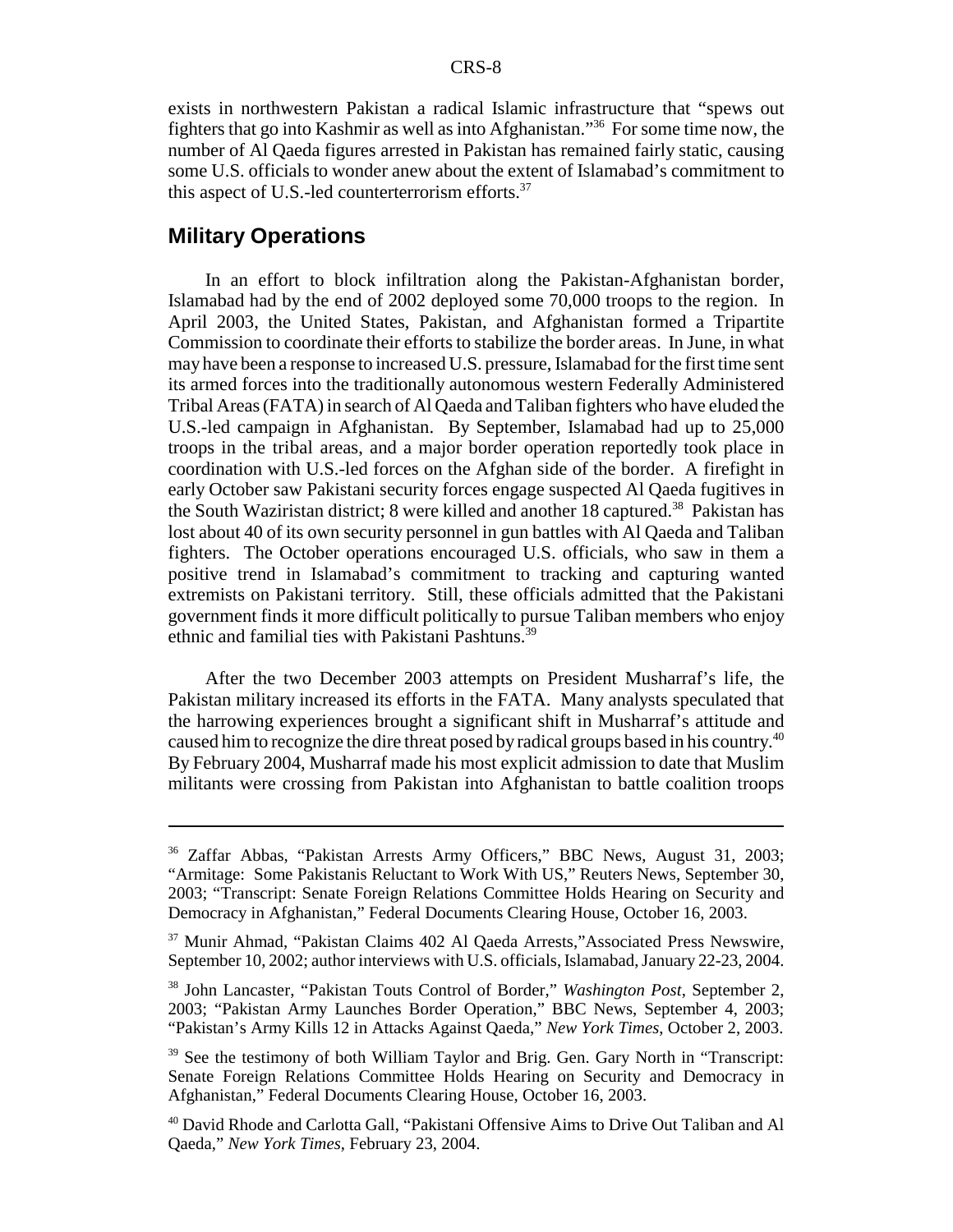there. In the same month, the Vice Chairman of the U.S. Joint Chiefs of Staff testified before Congress that the Islamabad government had "taken some initiatives to increase their military presence on the border, such as manned outposts, regular patrols, and security barriers," and the Pakistani Army reportedly was preparing to launch major operations along the frontier, some in tandem with tribal militias. $41$ Islamabad's more energetic operations in the western tribal regions have brought vocal criticism from Musharraf's detractors among Islamist groups, many of whom accuse him of taking orders from the United States.<sup>42</sup>

The Islamabad government also has made progress in persuading Pashtun tribal leaders to undertake their own efforts by organizing tribal "lashkars," or militias, for the express purpose of detaining — or at least expelling — wanted fugitives.<sup>43</sup> After being presented with a list of several dozen such fugitives, tribal leaders in South Waziristan formed two lashkars and succeeded in capturing and handing over more than half by the end of January 2004. In February, dozens of suspected Al Qaeda sympathizers reportedly were handed over to authorities. Yet political administrators in the district, impatient with the slow pace of progress, have issued an "ultimatum" that included threats of steep monetary fines for the entire tribe, as well as for any individuals who provide shelter to "unwanted foreigners."<sup>44</sup> Some observers worry that increased government pressure on tribal communities and military operations in the FATA may create a backlash, sparking unrest and strengthening pro-Al Qaeda sentiments there.<sup>45</sup>

In December 2003, nearly one-fifth of the 11,000 American troops still in Afghanistan were involved in Operation Avalanche, an effort to sweep Taliban forces

<sup>41 &</sup>quot;Pakistan Says That Afghan Rebels May Be Using Its Soil," Reuters News, February 12, 2004; Statement of Gen. Peter Pace Before the House Committee on Armed Services, February 4, 2004; John Lancaster and Kamran Khan, "Pakistan to Step Up border Operations," *Washington Post*, February 23, 2004; Ismail Khan, "Operation in North Waziristan Planned," *Dawn* (Karachi), February 8, 2004; "North Waziristan Militias Will Hunt Wanted Men," *Daily Times* (Lahore), February 12, 2004; "Pakistan Arrests 20 in Hunt for Bin Laden," *New York Times*, February 24, 2004.

<sup>&</sup>lt;sup>42</sup> "Fazl Accuses Govt for Taking Dictation From US for Tribal Operation," Pakistan Press International, January 14, 2004; "US Provoking Tribesmen Against Army, Says Qazi," *Dawn* (Karachi), February 24, 2004.

 $^{43}$  There are indications that such progress has come through outright coercion. The top U.S. commander in Afghanistan, Gen. Barno, said that Pakistani government and military officials have threatened tribal leaders with "destruction of homes and things of that nature" unless they cooperate ("U.S. Says Pakistan is Confronting Tribal Leaders," *New York Times*, February 17, 2004).

<sup>44</sup> David Rhode and Ismail Khan, "Pakistan Adopting a Tough Old Tactic to Flush Out Qaeda," *New York Times*, January 31, 2004; Ismail Khan, "Operation in S. Waziristan," *Dawn* (Karachi), February 18, 2004; Rasool Wazir, "Tribals Hand Over Qaeda Sympathizers, *Daily Times* (Lahore), February24, 2004; Iqbal Khattak, "Army Ready to Search South Waziristan," *Daily Times* (Lahore), February 18, 2004.

<sup>45</sup> Iqbal Khattak, "Military Operation in Waziristan May Backfire," *Friday Times* (Lahore), February 20, 2004; Scott Baldauf, "New Thrust in Hunt for bin Laden," *Christian Science Monitor*, March 4, 2004.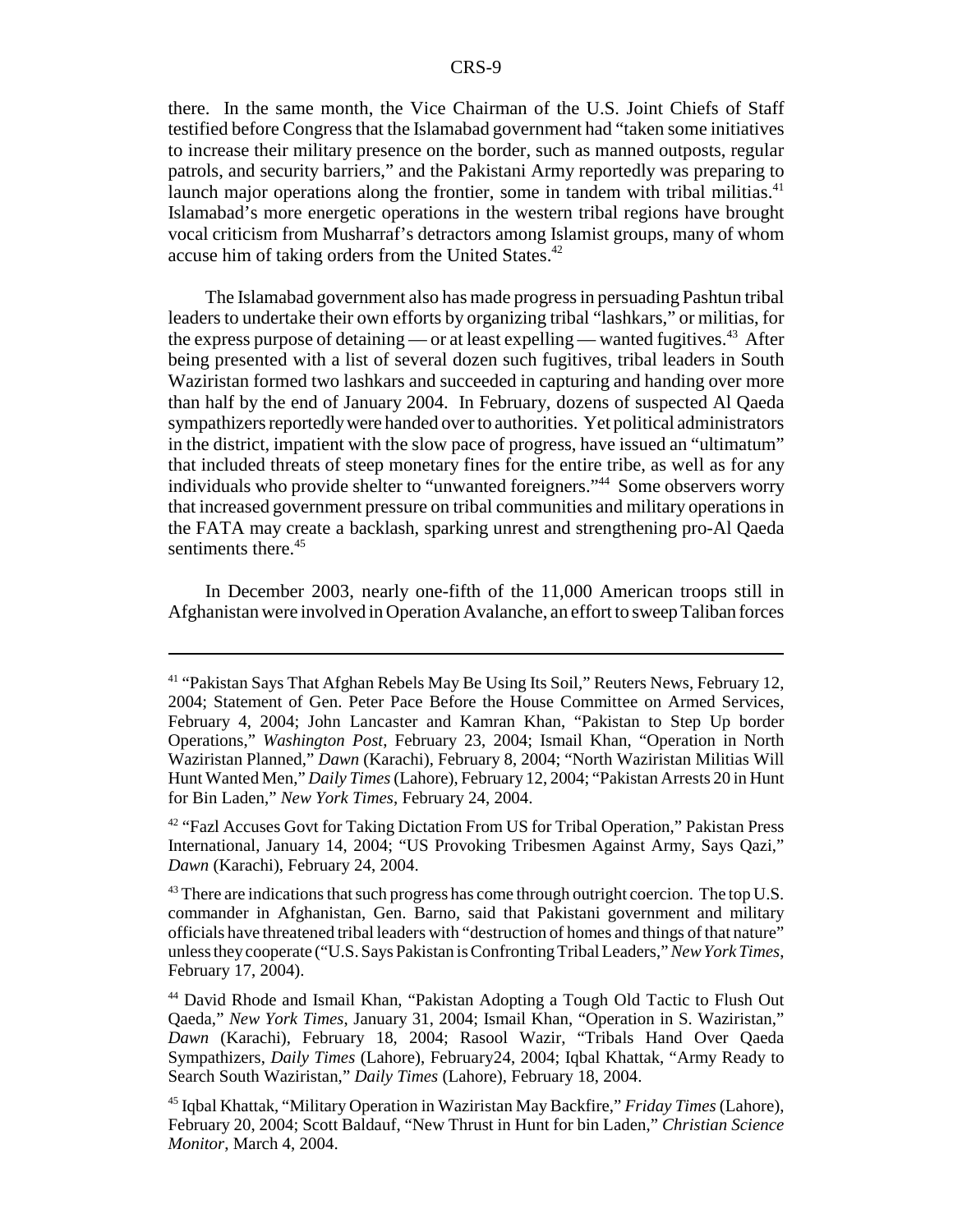from the country's south and east. In 2004, U.S. and Aghan forces appear to be preparing a major spring 2004 operation in eastern Afghanistan, employing new tactics and in coordination with Pakistani troops across the international border.<sup>46</sup> A press report in January 2004 suggested that the U.S. military in Afghanistan had plans for an offensive that would "go into Pakistan with Musharraf's help" to neutralize Al Qaeda forces. President Musharraf's said, "This is not a possibility at all." Two days later, the Commander of U.S. Central Command Gen. Abizaid stated that he had no plans to put U.S. troops in Pakistan against Islamabad's wishes. A February report indicated that a coming offensive would involve coordination between U.S., Afghan, and Pakistani troops who could "cross into the other's side if necessary." U.S. military officials in Kabul say that Pakistan has agreed to allow "hot pursuit" up to ten kilometers into Pakistani territory, although this is denied by the Islamabad government.<sup>47</sup>

The opening months of 2004 have seen increasing indications that both the United States and Pakistan intend to re-invigorate their efforts to find and capture those terrorists and their supporters remaining in Pashtun-majority areas of Afghanistan and Pakistan. Moreover, President Musharraf has taken steps to crack down on indigenous Pakistani extremist groups. Many of these groups have links not only to individuals and organizations actively fighting in Afghanistan and Pakistan, but also with groups that continue to pursue a violent separatist campaign in the disputed Kashmir region along Pakistan's northeast frontier. A November 2003 cease-fire agreement between Pakistan and India holds at the time of this writing, and appears to have contributed to what New Delhi officials acknowledge is a significant decrease in the number of "terrorist" infiltrations.<sup>48</sup> However, separatist militants vowed in January 2004 to continue their struggle regardless of the status of the nascent Pakistan-India dialogue.

<sup>46</sup> David Sanger and Eric Schmitt, "New U.S. Effort Steps Up Hunt for bin Laden," *New York Times*, February 29, 2004.

<sup>47</sup> Christine Spolar, "U.S. Plans AL Qaeda Offensive That Would Reach Inside Pakistan," *Chicago Tribune*, January 27, 2004; Stephan Graham, "U.S. Military 'Sure' to Catch Bin Laden," *Chicago Tribune*, January 29, 2004; Amir Rana and Iqbal Khattrak, "Afghan, Pakistani, US Forces Set for Spring Offensive," *Daily Times* (Lahore), February 21, 2004; author interviews with U.S. military officials, Kabul, January 16, 2004. Pakistan also denied a February report claiming that the it had agreed to allow U.S. Special Forces soldiers on its territory in return for a softened U.S. policy toward Pakistan's apparent role in nuclear proliferation activities ("Seymour Hersh, "The Deal," *New Yorker*, March 8, 2004; "Pakistan Denies US Bin Laden Deal," BBC News, March 1, 2004).

<sup>48</sup> In January 2004, the Indian Defense Minister said that infiltration across the Kashmir LOC was at an "all-time low" ("No Plans for Ceasefire Against Militants in J&K," *Times of India* (Delhi), January 30, 2004).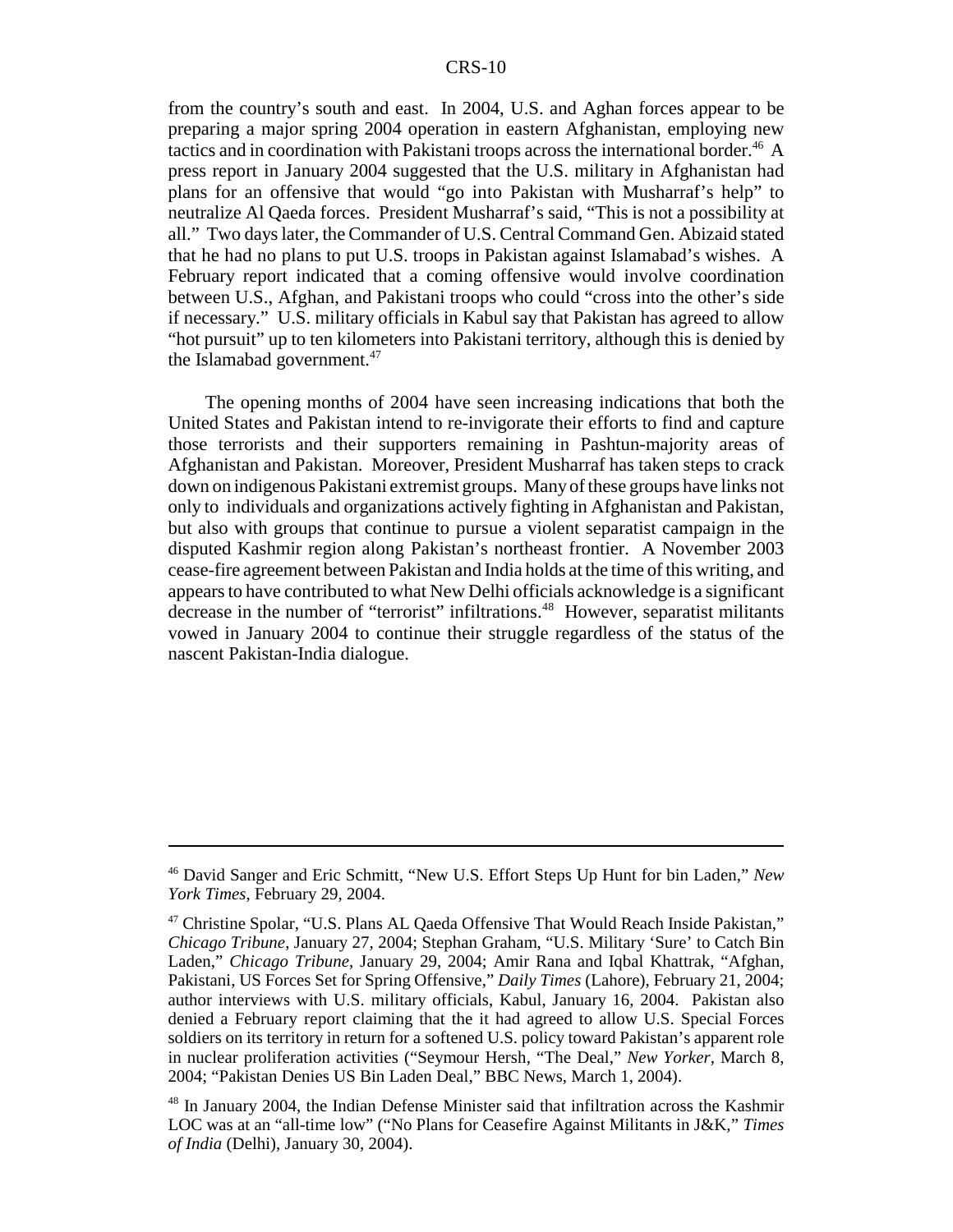# **Terrorism in Kashmir and India**

#### **Kashmiri Separatism**

Separatist violence in India's Jammu and Kashmir state has continued unabated since 1989. New Delhi has long blamed Pakistan-based militant groups for lethal attacks on Indian civilians, as well as on government security forces, in both Kashmir and in major Indian cities.<sup>49</sup> India holds Pakistan responsible for providing material support and training facilities to Kashmiri militants. According to the U.S. government, several anti-India militant groups fighting in Kashmir are based in Pakistan and are closely linked to Islamist groups there. Many also are said to maintain ties with international jihadi organizations, including Al Qaeda:

- ! Harakat ul-Mujahideen (an FTO-designate), based in Muzaffarabad (Azad Kashmir) and Rawalpindi, is aligned with the Jamiat-i Ulemai Islam Fazlur Rehman party (JUI-F), itself a main constituent of the MMA Islamist coalition in Pakistan's National Assembly;
- ! Hizbul Mujahideen (on the State Department's list of "other terrorist groups"), believed to have bases in Pakistan, is the militant wing of Pakistan's largest Islamic political party and leading MMA member, the Jamaat-i-Islami;
- Jaish-e-Mohammed (an FTO-designate), based in both Peshawar and Muzaffarabad, also is aligned with JUI-F; and
- Lashkar-e-Taiba (an FTO-designate), based in Muzaffarabad and near Lahore, is the armed wing of a Pakistan-based, anti-U.S. Sunni religious organization formed in 1989.<sup>50</sup>

JeM claimed responsibility for an October 2001 suicide bomb attack on the Jammu and Kashmir state assembly building in Srinagar that killed 31 (they later denied the claim). In December 2001, the United States designated both LeT and JeM as

<sup>&</sup>lt;sup>49</sup> Grenade and bomb attacks against civilians have been a regular occurrence in India and Indian Kashmir for many years. Among the notable terrorist incidents in recent times were a May 2002 attack on an Indian army base in Kaluchak, Kashmir that killed 37, many of them women and children (New Delhi identified the attackers as Pakistani nationals); a July 2002 attack on a Jammu village that killed 27; an August 2002 grenade attack in Kashmir that killed nine Hindu pilgrims and injured 32 others; a September 2002 attack on a Gujarat mosque that left 32 dead; a March 2003 massacre of 24 Hindu villagers in Nadimarg, Jammu; a July 2003 attack on a Jammu village that killed seven and injured more than 20; a July 2003 bus bombing in a Bombay suburb that left four dead and 42 injured; and a pair of August 2003 car bombings in a crowded Bombay district that killed 52 and injured some 150 more. Indian authorities linked each of these attacks to the LeT, although the last may have been planned by indigenous elements (John Lancaster, "India Shocked by Bombay Bombings, and Suspects," *Washington Post*, September 12, 2003).

<sup>50</sup> U.S. Department of State, *Patterns of Global Terrorism 2002*, April 30, 2003. Among the State Department's "other terrorist groups" active in Kashmir are the Al Badhr Mujahideen, the Harakat ul-Jihad-e-Islami, and the Jamiat ul-Mujahideen. All are said to have bases in Pakistan, and all are designated by the Indian government as being terrorist organizations (Indian Ministry of Home Affairs, "The Prevention of Terrorism Act, 2002," available at [http://mha.nic.in/poto-02.htm#schdule]).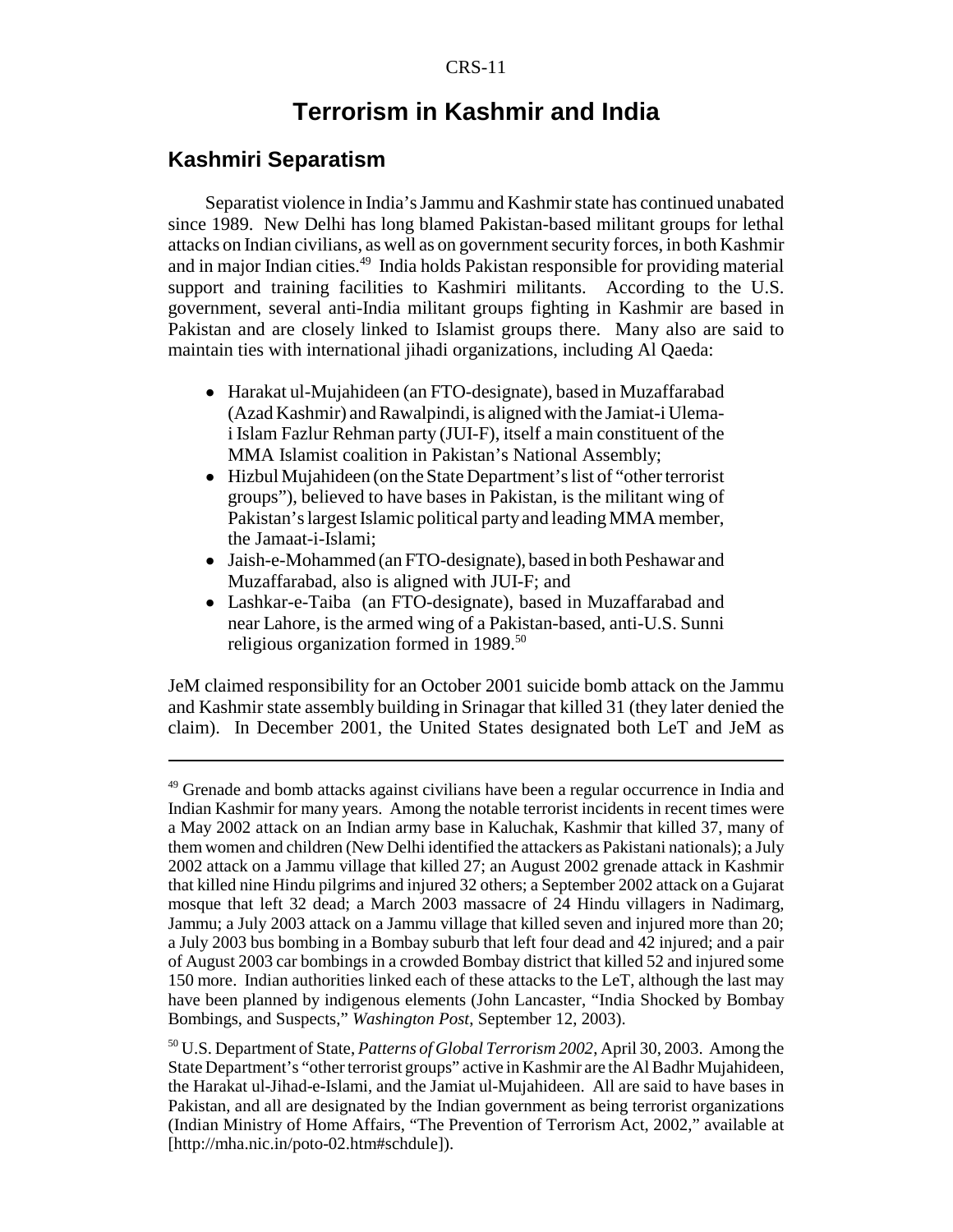Foreign Terrorist Organizations shortly after they were publically implicated by New Delhi for an attack on the Indian Parliament complex that killed nine and injured 18. This assault spurred India to fully mobilize its military along the India-Pakistan frontier. An ensuing 10-month-long standoff in 2002 involved one million Indian and Pakistani soldiers and was viewed as the closest the two countries had come to full-scale war since 1971, causing the U.S. government to become "deeply concerned  $\dots$  that a conventional war  $\dots$  could escalate into a nuclear confrontation."<sup>51</sup>

Pakistan's powerful and largely autonomous ISI is widely believed to have provided significant support for militant Kashmiri separatists over the past decade in what is perceived as a proxy war against India.<sup>52</sup> In March 2003, the chief of India's Defense Intelligence Agency reported providing the United States with "solid documentary proof" that 70 Islamic militant camps are operating in Pakistani Kashmir. In May, the Indian Defense Minister claimed that about 3,000 "terrorists" were being trained in camps on the Pakistani side of the LOC. Some Indian officials have suggested that Al Qaeda may be active in Kashmir.<sup>53</sup> Deputy Secretary of State Armitage reportedly received a June 2002 pledge from Pakistani President Musharraf that all "cross-border terrorism" would cease, followed by a May 2003 pledge that any terrorist training camps in Pakistani-controlled areas would be closed. Yet, in September 2003, Indian PM Vajpayee reportedly told President Bush that continued cross-border terrorism from Pakistan was making it difficult for India to maintain its peace initiative, and a series of bloody attacks seemed to indicate that infiltration rates were on the rise. $54$ 

President Musharraf adamantly insists that his government is doing all it can to stem infiltration at the LOC and calls for a joint Pakistan-India monitoring effort

<sup>&</sup>lt;sup>51</sup> Statement of Director of Central Intelligence George Tenet Before the Senate Armed Services Committee, "Worldwide Threat: Converging Dangers in a Post-9/11 World," March 19, 2002.

<sup>&</sup>lt;sup>52</sup> "Although Pakistan did not begin the [1989] uprising in Kashmir, the temptation to fan the flames was too great for Islamabad to resist. Using guerrilla warfare expertise gained during the Afghan war, Pakistan's ISI began to provide active backing for Kashmiri Muslim insurgents" Dennis Kux, *The United States and Pakistan 1947-2000: Disenchanted Allies* (Washington: Woodrow Wilson Center Press), 2001, p. 305. Many Indian analysts emphasize evidence of a direct link between Pakistan-sponsored militancy in Kashmir and the wider assortment of radical Islamic groups active in Pakistan after 2001. One observer has gone so far as to call Lashkar-e-Taiba a "wholly owned subsidiary of the ISI," although others have doubts (Indrani Bagchi, "Beyond Control," *India Today* (New Delhi), December 8, 2003).

<sup>53 &</sup>quot;India Says It Has Given Proof of 70 Islamic Militant Camps in Pakistan-Controlled Kashmir," Associated Press Newswires, March 14, 2003; "3,000 'Terrorists' Being Trained in Pakistani Kashmir: India," Agence France Presse, July 30, 2003. In October 2003, the Indian Chief of Army Staff raised the possibility of an Al Qaeda presence, as "most of the terrorists killed in [Jammu and Kashmir] are foreign nationals these days" ("Al Qaeda Presence Not Ruled Out in J&K," *Hindu* (Madras), October 12, 2003).

<sup>54</sup> Chidanand Rajghatta, "Cross-Border Terror Continues, Vajpayee Tells Bush," *Times of India* (Delhi), September 25, 2003; Scott Baldauf, "Insurgents Push Into Kashmir," *Christian Science Monitor*, October 7, 2003.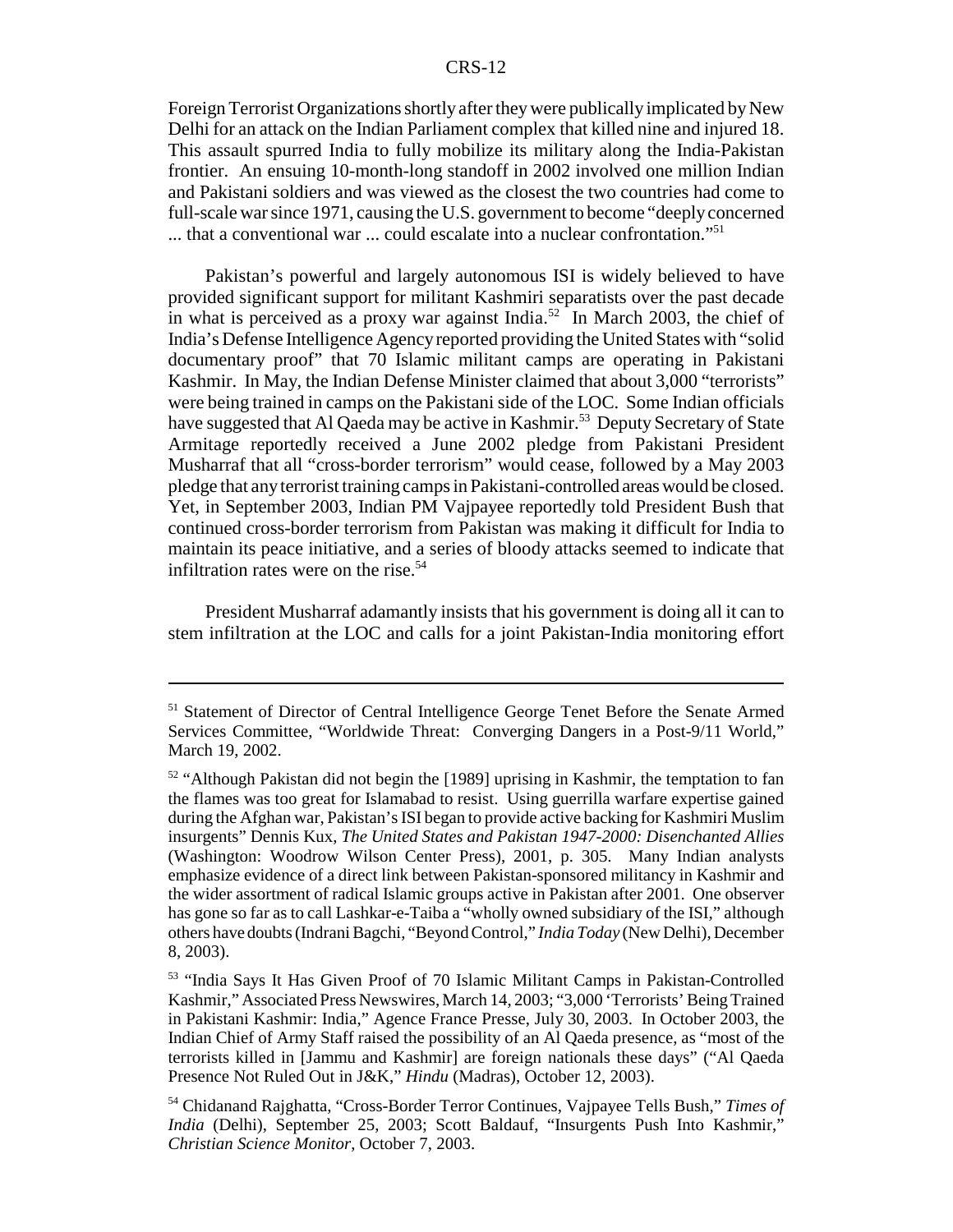there. Positive signs have come with a November 2003 cease-fire agreement between Pakistan and India along the entire LOC and their shared international border (holding at the time of this writing) and a January 2004 pledge by Musharraf reassuring the Indian Prime Minister that no territory under Pakistan's control could be used to support terrorism. Ensuing statements from Indian government officials confirmed that infiltration rates were down significantly.<sup>55</sup>

The United States signaled increased pressure on Islamabad in October 2003 when the Treasury Department designated the Pakistan-based Al Akhtar Trust as a terrorist support organization under Executive Order 13224. Al Akhtar is said to be carrying on support for Al Qaeda and Taliban terrorist activities funded by the previously-designated Al Rashid Trust. The United States also that month identified Indian crime figure Dawood Ibrahim as a "global terrorist" with links to both Al Qaeda and Lashkar-e-Taiba. Ibrahim, wanted by the Indian government for 1993 Bombay bombings that killed and injured thousands, is believed to be in Pakistan.<sup>56</sup> These moves by the U.S. government were welcomed in New Delhi, where officials continuously are urging greater U.S. attention to anti-India terrorism emanating from Pakistan.

### **Indigenous Indian-Designated Terrorist Groups**

The United States does not designate as terrorist organizations those groups that continue violent separatist struggles in India's northeastern states. Some of the groups have, however, been implicated in lethal attacks on civilians and have been designated as terrorist groups by New Delhi under the 2002 Prevention of Terrorism Act. $57$  Among the dozens of insurgent groups active in the northeast are:

- the National Democratic Front of Bodoland (NDFB);
- the National Liberation Front of Tripura;
- the United Liberation Front of Assam (ULFA); and
- the United National Liberation Front (seeking an independent Manipur)

The Indian government has at times blamed Bangladesh, Burma, Nepal, and Bhutan for "sheltering" one or more of these groups beyond the reach of Indian security forces, and accuses Pakistan's intelligence agency of training members and providing them with material support. In December 2003, after considerable prodding by New Delhi, Bhutan launched military operations against NDFB and ULFA rebels based in border areas near India's Assam state. The leader and founder of the ULFA was captured and, by February 2004, India's Army Chief declared that nearly 1,000

<sup>55 &</sup>quot;India and Pakistan Set Talks Date," BBC News, January 27, 2004.

<sup>56 &</sup>quot;U.S. Designates Al Akhtar," U.S. Treasury Department Press Release, October 14, 2003; "U.S. Designates Dawood Ibrahim," U.S. Treasury Department Press Release, October 16, 2003.

<sup>57</sup> Indian Ministry of Home Affairs, "The Prevention of Terrorism Act, 2002," available at [http://mha.nic.in/poto-02.htm#schdule].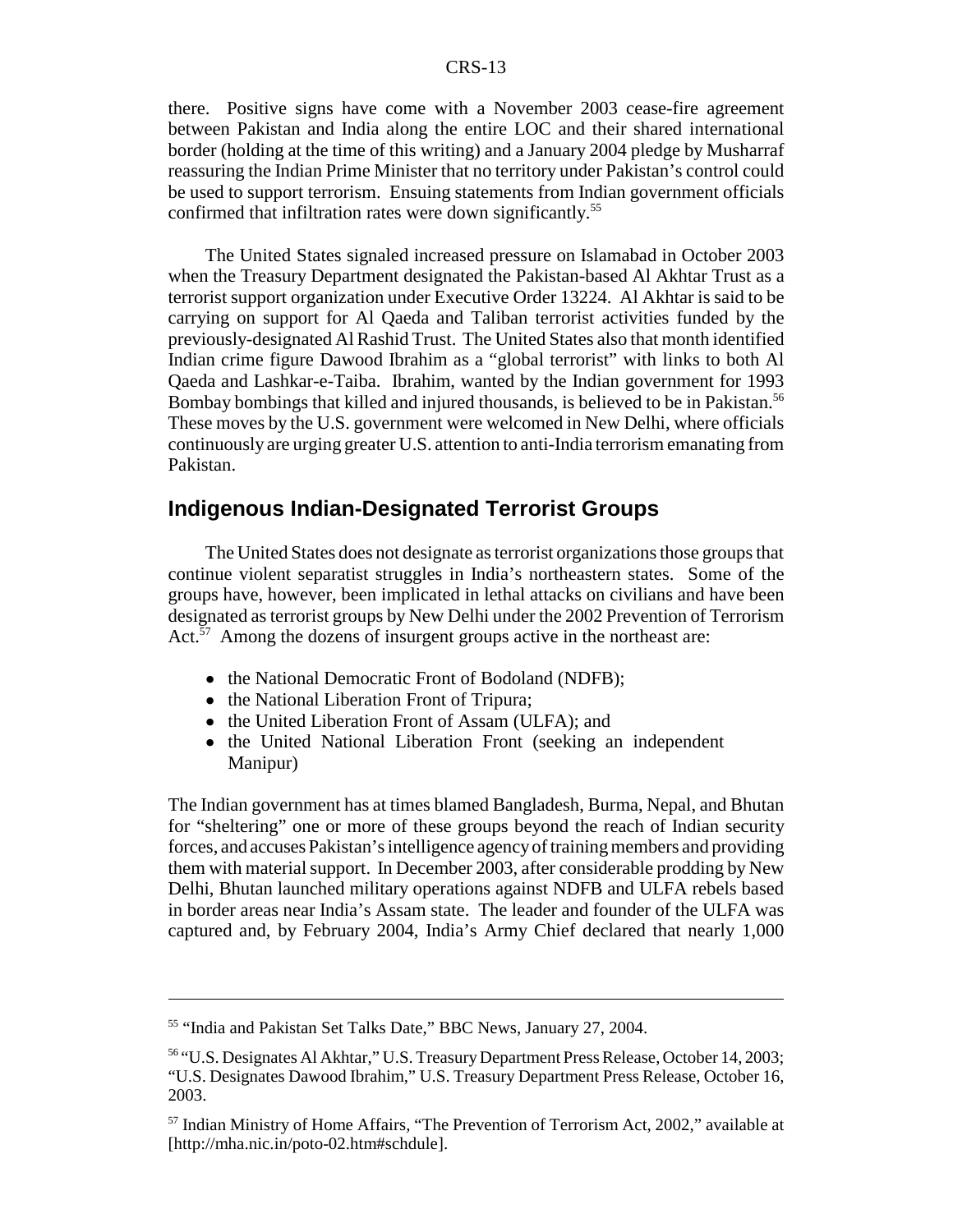militants in Bhutan had been "neutralized" — killed or captured. Both Burma and Bangladesh may move to increase pressure on Indian rebels based on their territory.58

Also operating in India are Naxalites — communist insurgents engaged in violent struggle on behalf of landless laborers and tribals. These groups, most active in inland areas of east-central India, claim to be battling oppression and exploitation in order to create a classless society. Their opponents call them terrorists and extortionists. Most notable are the People's War Group (PWG), mainly active in the southern Andhra Pradesh state, and the Maoist Communist Center of West Bengal and Bihar. Both are designated as terrorist groups; each is believed to have about 2,000 cadres. PWG fighters were behind an October 2003 landmine attack that nearly killed the Chief Minster of Andhra Pradesh.<sup>59</sup>

#### **India-U.S. Counterterrorism Cooperation**

One facet of the emerging "strategic partnership" between the United States and India is increased counterterrorism cooperation. The U.S.-India Joint Working Group on Counterterrorism was established in January 2000 to intensify bilateral cooperation. In November 2001, President Bush and Indian Prime Minster Vajpayee agreed that "terrorism threatens not only the security of the United States and India, but also our efforts to build freedom, democracy and international security and stability around the world."60 In May 2002, India and the United States launched the Indo-US Cyber Security Forum to safeguard critical infrastructures from cyber attack. The State Department believes that continued engagement with New Delhi will lead to India's playing a constructive role in resolving terrorist insurgencies in Nepal and Sri Lanka. Calling New Delhi a "close ally of the United States in the global war on terrorism," the Bush Administration has undertaken to provide India with better border security systems and training, and better intelligence in an effort to prevent future terrorist attacks. Moreover, the two countries' militaries have continued to work together to enhance their capabilities to combat terrorism and increase interoperability.<sup>61</sup>

<sup>58</sup> Wasbir Hussain, "Going for the Kill," *Outlook India* (Delhi), December 22, 2003; Nirmal Banerjee, "N-Proliferation From Pak Dangerous: Vij," *Times of India* (Delhi), February 5, 2004; "Screws Tighten on Indian Rebels," BBC News, January 2, 2004.

<sup>59</sup> See "The 14 Spokes of a Revolution," *Outlook India* (Delhi), October 20, 2003; "India: Terrorist Groups," South Asia Terrorism Portal, available at [http://www.satp.org/satporgtp/countries/india/terroristoutfits/index.html].

<sup>60 &</sup>quot;Joint Statement of U.S., India on Terrorism, Bilateral Ties," U.S. Department of State Washington File, November 9, 2001.

<sup>61</sup> U.S. Department of State, Bureau of Resource Management, "FY2004 Performance Plan," March 2003. Assistant Secretary of State Christina Rocca, "U.S., Regional Governments Cooperating Against South Asian Terrorism," U.S. Department of State Washington File, October 29, 2003; U.S. Department of Defense, Office of the Press Secretary, "Joint Statement on U.S.-India Defense Policy Group," August 8, 2003.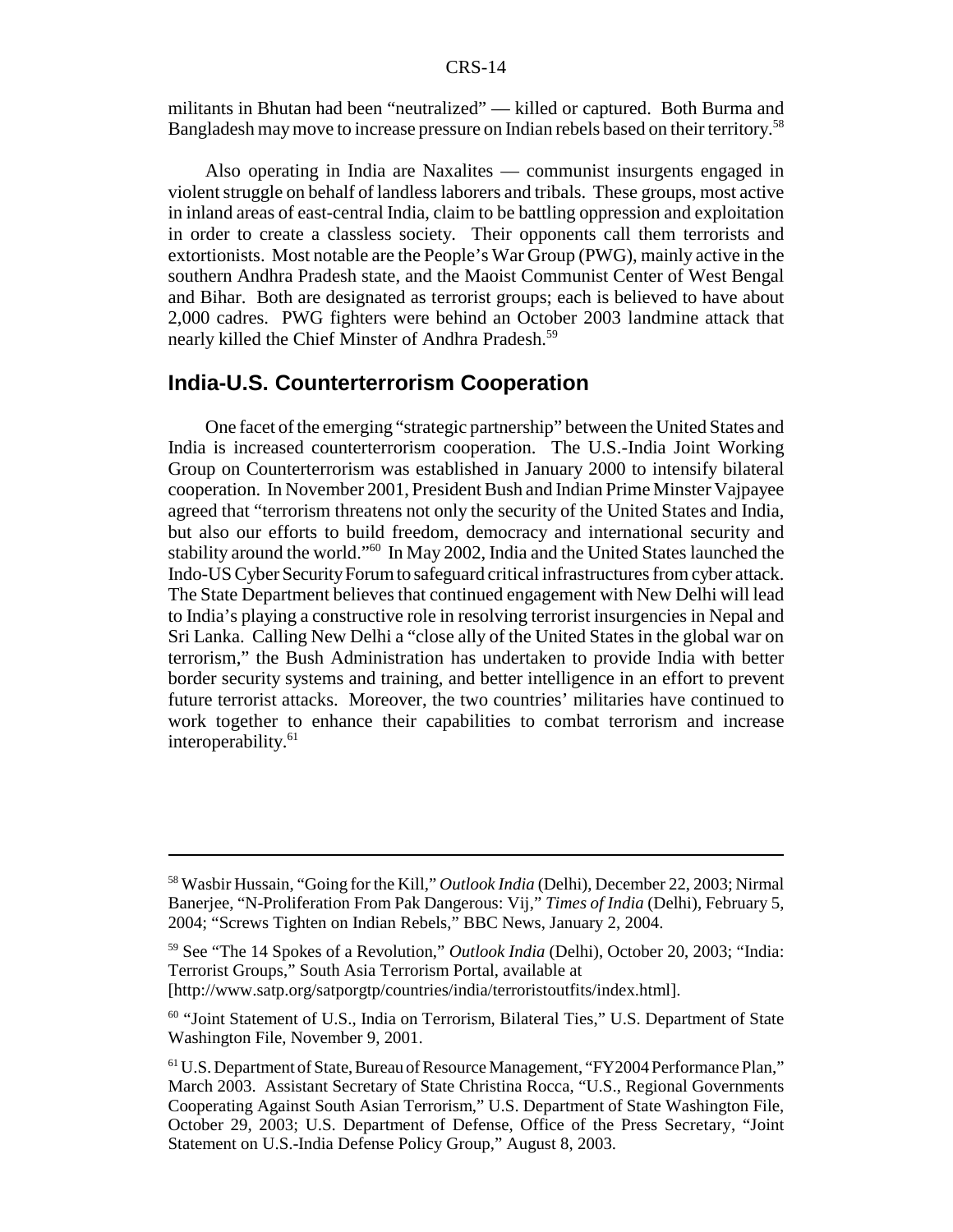## **Other South Asian Countries**

#### **Bangladesh**

There is increasing concern among analysts that Bangladesh might serve as a base from which both South and Southeast Asian terrorists could regroup. There have been reports that up to 150 Taliban and Al Qaeda fighters fled to Bangladesh from Afghanistan in December 2001 aboard the *MV Mecca,* which reportedly sailed from Karachi to Chittagong.<sup>62</sup> This was evidently not the beginning of Al Qaeda connections with Bangladesh. Al Qaeda had reportedly recruited Burmese Muslims, known as the Rohingya, from refugee camps in southeastern Bangladesh to fight in Afghanistan, Kashmir and Chechnya.63 An Al Qaeda affiliate, Harkat-ul-Jihad-al-Islami (HuJI) was founded by Osama bin Laden associate Fazlul Rahman.<sup>64</sup> HuJI is also on the State Department's list of other terrorist organizations.65 Rahman joined bin Laden's World Islamic Front for the Jihad Against the Jews and the Crusaders in 1998.<sup>66</sup> It has the objective of establishing Islamic rule in Bangladesh. HuJI has recruited its members, thought to number from several thousand to15,000, from the tens of thousands of madrassas in Bangladesh, many of which are led by veterans of the "jihad" against the Soviets in Afghanistan. The organization is thought to have at least six camps in Bangladesh as well as ties to militants in Pakistan.<sup>67</sup> The Bangladesh National Party coalition government includes the small Islamic Oikya Jote party which has connections to HuJI.<sup>68</sup> It was reported that French intelligence led to the arrest of 16 Bangladeshis on December 4, 2003 in Bolivia for allegedly planning to hijack a plane to attack the United States. According to reports, they were later released for lack of evidence. 11 Bangladeshis were arrested in Saudi Arabia on August 14, 2003 on suspicion of planning a terrorist act.<sup>69</sup>

<sup>62</sup> Alex Perry, "Deadly Cargo, " *Time Asia*, October 21, 2003.

<sup>63</sup> Zachary Abuza, *Militant Islam in Southeast Asia*, (Boulder: Lynne Rienner Publishers, 2003), p. 174.

<sup>64</sup> Zachary Abuza, *Militant Islam in Southeast Asia*, (Boulder: Lynne Rienner Publishers, 2003), p. 174.

<sup>65</sup> *Patterns of Global Terrorism 2002*, United States Department of State, Office of the Coordinator of Counter-terrorism, April, 2003.

<sup>66</sup> Rohan Gunaratna, *Inside Al Qaeda* (New York: Berkeley Books, 2003), p.60.

<sup>67</sup> *Patterns of Global Terrorism, 2002*, United States Department of State, Office of the Coordinator of Counter-terrorism, April, 2003, p.133-4.

<sup>68</sup> Bertil Lintner, "Bangladesh: Breeding Ground for Muslim Terror," www.atimes.com See also Bertil Lintner, "Religious Extremism and Nationalism in Bangladesh," Paper presented at the Center for Security Studies, Honolulu, August 19, 2002.

<sup>69</sup> Anand Kumar, "Bangladesh Weak Link in War on Terror," *The Straits Times*, December 16, 2003.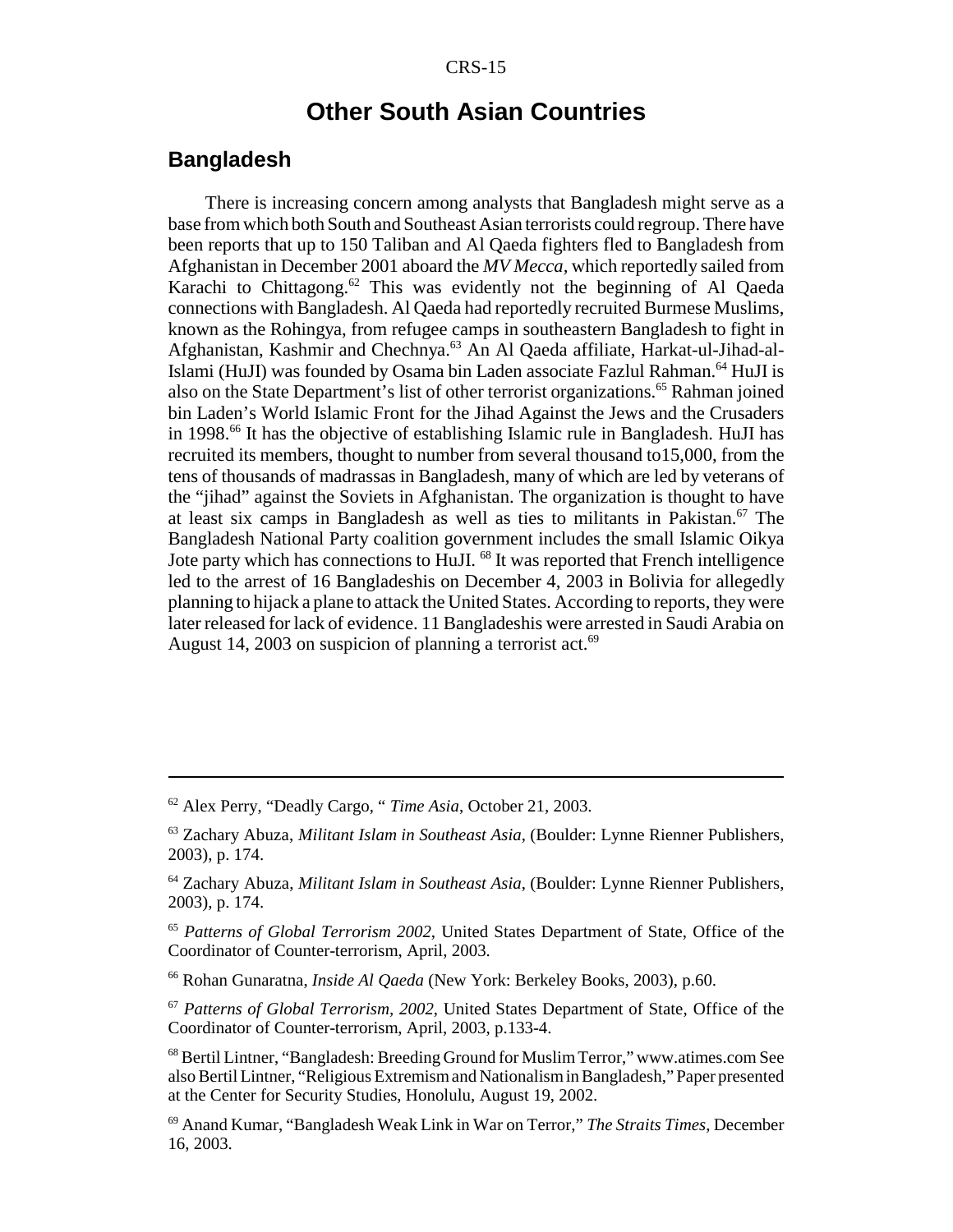The Rohingya Solidarity Organization (RSO) is the largest organization representing the over 120,000 Rohingyas in Bangladesh.<sup>70</sup> The number of Rohingyas varies depending on the level of pressure they are under in their homelands in Burma. The Rohingya also speak the same language as Bangladeshis from the Chittagong area. These "destitute and stateless people" have proved to be a "fertile ground" for recruitment to various militant Islamist groups.71 The RSO has reportedly received support from the Jamaat-e-Islami in Bangladesh. Afghan instructors are reported to have been seen in RSO camps.

There are also reports, based on information derived from the interrogation of Jemaah Islamiya (JI) leader Hambali, who was arrested in Thailand in August 2003, that indicate that he had made a decision to shift JI elements to Bangladesh in response to recent counter-terrorist activity in Southeast Asia. It is also thought that key JI operative Zulkifi Marzuki may already be in Bangladesh.<sup>72</sup> The decision to move operations west may also be evident in the arrest of 13 Malaysians and six Indonesians, including Hambali's brother Rusman Gunawan, in Pakistan in September 2003. Bangladeshis have been among those arrested in Pakistan on suspicion of being linked to terrorist organizations.<sup>73</sup> Some have speculated that JI militants, thought to be from Malaysia and Singapore, would not have made it to southeastern Bangladesh without some degree of tacit agreement from the Directorate General of Forces Intelligence of Bangladesh which is thought, by some, to have close ties with ISI.<sup>74</sup> It is also thought that Fazlul Rahman's Rohingya Solidarity Organization, which is based in southeast Bangladesh, has also established ties with  $JI<sup>75</sup>$ . These reports are difficult to confirm.

Despite these apparent developments within Bangladesh, visiting Secretary of State Colin Powell told his Dhaka audience in June 2003 that "Bangladesh has been a strong supporter in the war against terrorism because their enlightened policy is that terrorism ... effects us all."76 The Government of Bangladesh has also denied that Bangladesh has become a haven for Islamic militants, such as the Taliban or Al Qaeda.77 The Bangladesh government has also denied allegations made by Indian Deputy Prime Minister Advani that Bangladesh had aided Pakistan's Inter-Services

 $70$  Bertil Lintner, "Bangladesh: Breeding Ground for Muslim Terror," www.atimes.com

 $71$  *Ibid*.

<sup>72</sup> Kimina Lyall, "Hambali Moved JI Front Line to Bangladesh, Pakistan," *The Australian*, September 27, 2003.

<sup>73 &</sup>quot;Pakistan Nabs Six More Terror Suspects," *Xinhua News Agency*, September 26, 2003.

<sup>74</sup> Bertil Lintner, "Bangladesh: Celebrations and Bombs," www.atimes.com

<sup>75</sup> Statement of Dr. Zachary Abuza, House International Relations Subcommittee on International Terrorism, Non-proliferation and Human Rights, October 29, 2003.

<sup>76</sup> Secretary of State Colin Powell, "Press Briefing," Dhaka, Bangladesh, June 19, 2003.

<sup>77 &</sup>quot;Bangladesh Calls Time Article on Militant Fictitious," *Associated Press*, October 16, 2002.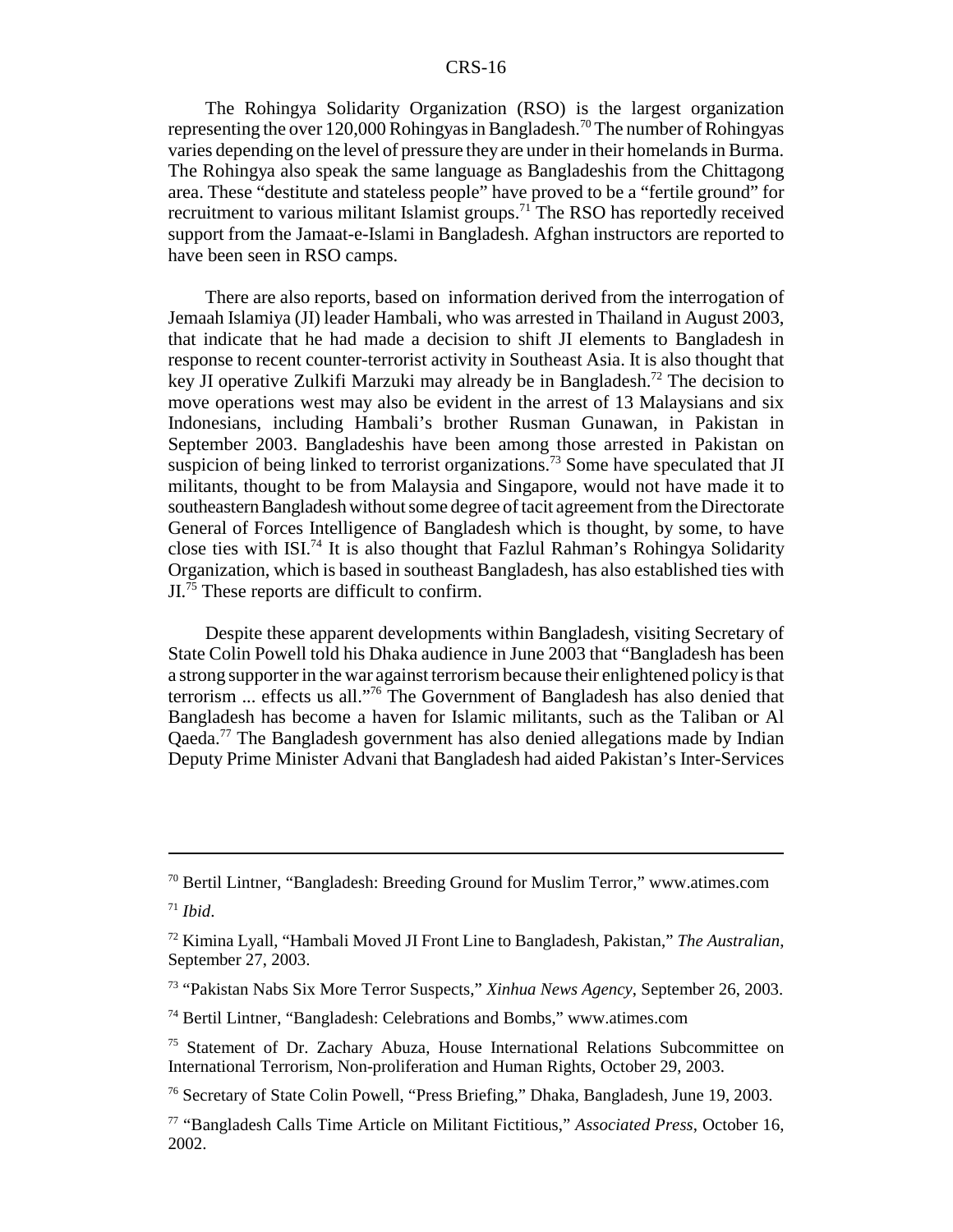Intelligence and Al Qaeda elements.<sup>78</sup> It has also been reported that the Bangladesh Rifles and police have captured weapons during anti-terrorist operations in the southeastern border region with Burma in August and September 2003.79 (For further information on Bangladesh see CRS Report RL20489, *Bangladesh: Background and U.S. Relations*, by Bruce Vaughn.)

#### **Nepal**

The Communist Party of Nepal (Maoist)/ United Peoples Front has been identified as an Other Terrorist Group by the U.S. Department of State.<sup>80</sup> On October 31<sup>st</sup> 2003, the United States Government went further and announced that for national security reasons it was freezing Maoist terrorist assets. The security situation in Nepal has deteriorated since the collapse of the cease fire between the Maoists and the government on August 27, 2003. By some estimates, the numbers of Nepalese killed since August has risen significantly. This brings the total number killed since 1996 as high as 9,100 by some accounts. It has also been reported that the Maoists' anti-United States rhetoric has grown and that there is a "potential threat to U.S. staff and facilities in Nepal, including aid programs."81 Currently, an estimated 32,000 Maoist fighters are opposed by  $120,00$  Nepalese soldiers and police.<sup>82</sup> India has acknowledged a link between the Maoists and leftist extremists in India.<sup>83</sup>

The Maoists' message frequently calls for the end of "American imperialism" and for the "dirty Yankee" to "go home." The Maoists' Chief Negotiator and Chairman of the "People's Government," Baburam Bhattarai, reportedly threatened the United States with "another Vietnam" if the United States expands its aid to Nepal.<sup>84</sup> In September, Bhattarai sent a letter to the U.S. Ambassador in Kathmandu which called on the United States to stop "interfering" in the internal affairs of Nepal.<sup>85</sup> Maoists claimed responsibility for killing two off-duty Nepalese security guards at the American Embassy in 2002,<sup>86</sup> and the Maoists have made it known that

<sup>78 &</sup>quot;India's Remarks on Bangladesh Aiding Terrorists Rejected," *Xinhua News Agency*, November 8, 2002.

<sup>79 &</sup>quot;Bangladesh Country Report," *Economist Intelligence Unit*, October, 2003.

<sup>80</sup> *Patterns of Global Terrorism*, United States Department of State, Office of the Coordinator of Counter-terrorism, April, 2003.

<sup>81 &</sup>quot;Nepal's Forgotten Rebellion," *Jane's Foreign Report*, October 23, 2003.

<sup>82</sup> Chitra Tiwari, "Violence Soars After Peace Talks Fail," *The Washington Times*, November 1, 2003.

<sup>83 &</sup>quot;New CRPF Unit to Fight Naxals Likely," *Business Standard*, November 5, 2003.

<sup>84</sup> Thomas Bell, "Maoist Army Wins Hearts and Minds in West Nepal," *The Globe and Mail*, September 18, 2003.

<sup>85</sup> Binaj Gurubacharya, "Maoist Rebel Leader Asks U.S., China, India to Stop Interfering in Nepal," *Associated Press*, September 25, 2003.

<sup>86</sup> Binaj Gurubacharya, "Nepal Rebels Threaten U.S.-Funded Groups," *Associated Press*, October, 22, 2003.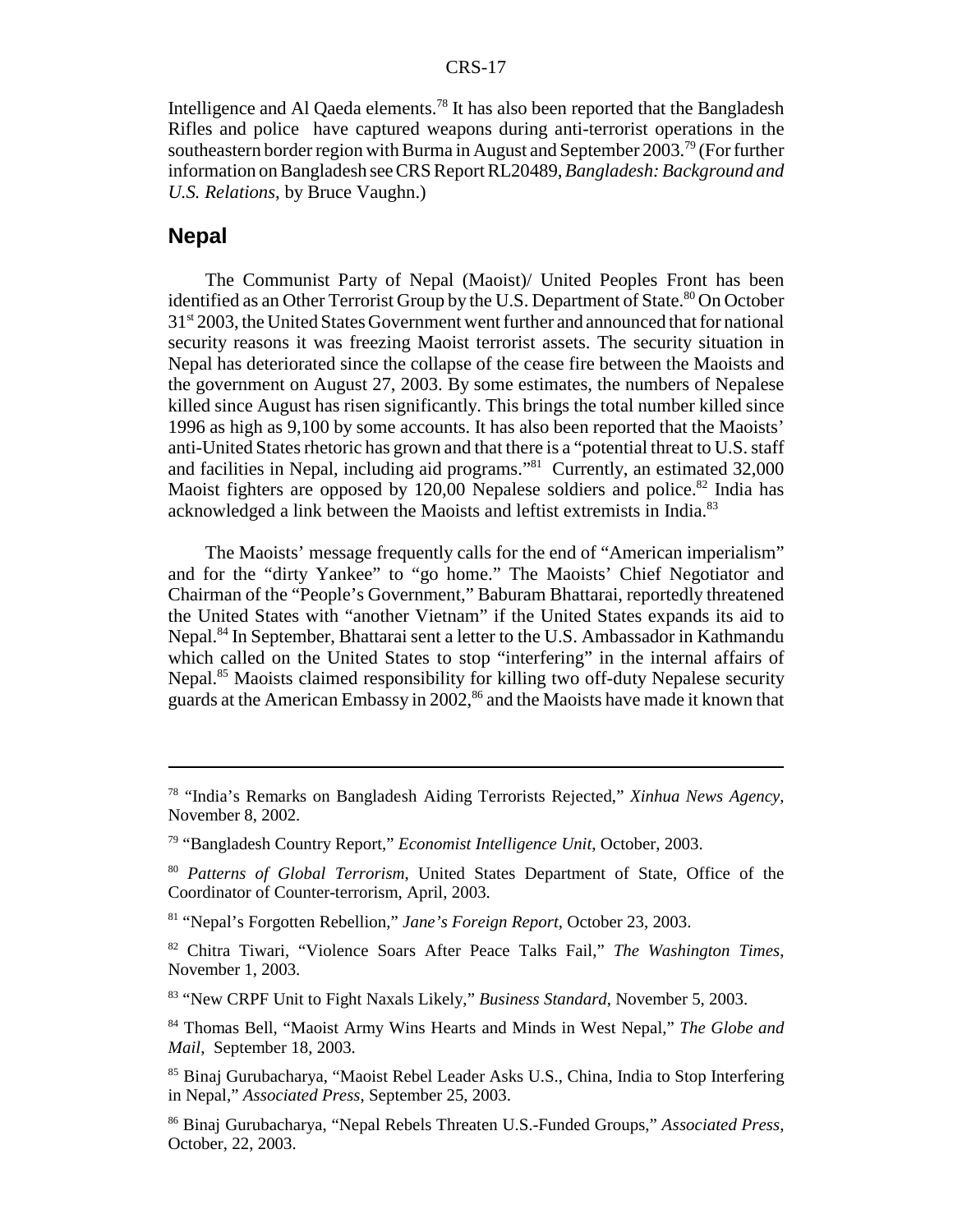American trekkers are not welcome in Maoist-controlled Nepal.<sup>87</sup> Further, the Maoists stated on October 22<sup>nd</sup> that American-backed organizations would be targeted. Rebel leader Prachanda is reported to have stated that groups funded by "American imperialists" would not be allowed to operate in Nepal.<sup>88</sup>

After the cease fire, the Maoists appeared to be shifting from large-scale attacks on police and army headquarters to adopting new tactics that focused on attacks by smaller cells conducting widespread assassinations of military, police and party officials.89 The unpopularity of this policy appears to have led the Maoists to shift policy again in October and declare that they would not carry out further political killings or further destroy government infrastructure. Despite this guarantee, attacks continue. Regional leader of the Maoists, Ram Prasad Lamichhane of the Gandak region, renounced the party for using terrorism in November 2003.<sup>90</sup> The Maoists' guarantee against terrorist attacks did not extend to projects "run directly by the United States."91 The United States Agency for International Development and Save the Children both operate in Nepal. On October 27, Maoist leader Prachanda stated that "we will ensure that no American citizens — tourists or officials — except those who come to the battlefield with the Nepal Army would be caused any harm by the Maoist militia."<sup>92</sup> (For further details on the Maoists and Nepal see CRS Report RL31599, *Nepal: Background and U.S. Relations*, by Bruce Vaughn.)

#### **Sri Lanka**

The Liberation Tigers of Tamil Eelam (LTTE) of Sri Lanka have been identified as a Foreign Terrorist Organization by the United States Department of State.<sup>93</sup> More than 64,000 people have died in Sri Lanka's unresolved civil war over the past 20 years. The LTTE is reportedly responsible for more suicide attacks than any other terrorist organization worldwide.<sup>94</sup> Hopes for a peace agreement with the LTTE, that would grant the Tamils a degree of autonomy in the northeast, have been put into doubt by recent moves by President Kumaratunga. Kumaratunga, who was wounded in a LTTE attack, reportedly believes that her political rival, Prime Minister Wickremesinghe, has been too ready to make concessions in negotiations with the LTTE. Their differences highlight debate in Sri Lanka and elsewhere, on the best

90 "Regional Leader of Nepali Maoists Quits Party," *BBC News*, November 10, 2003.

<sup>91</sup> Kedar Man Singh, "Nepal's Maoist Rebels Say They Will Not Carry Out Political Killings," *Agence France Presse*, October 22, 2003.

92 Kedar Man Singh, "Nepal Maoists Say Americans Safe," *Agence France Presse*, October 27, 2003.

<sup>93</sup> "Foreign Terrorist Organizations," United States Department of State, Office of Counterterrorism, May 23, 2003.

94 "Sri Lanka's Crisis," *International Herald Tribune*, November 13, 2003.

<sup>87</sup> Amy Waldman, "Chance for Peace Fades in Nepal as Deaths Rise," *The New York Times*, October 13, 2003.

<sup>88</sup> Binaj Gurubacharya, "Nepal Rebels Threaten U.S.-Funded Groups," *Associated Press*, October 22, 2003.

<sup>89 &</sup>quot;Nepal: Back to the Gun," *International Crisis Group,* October 22, 2003.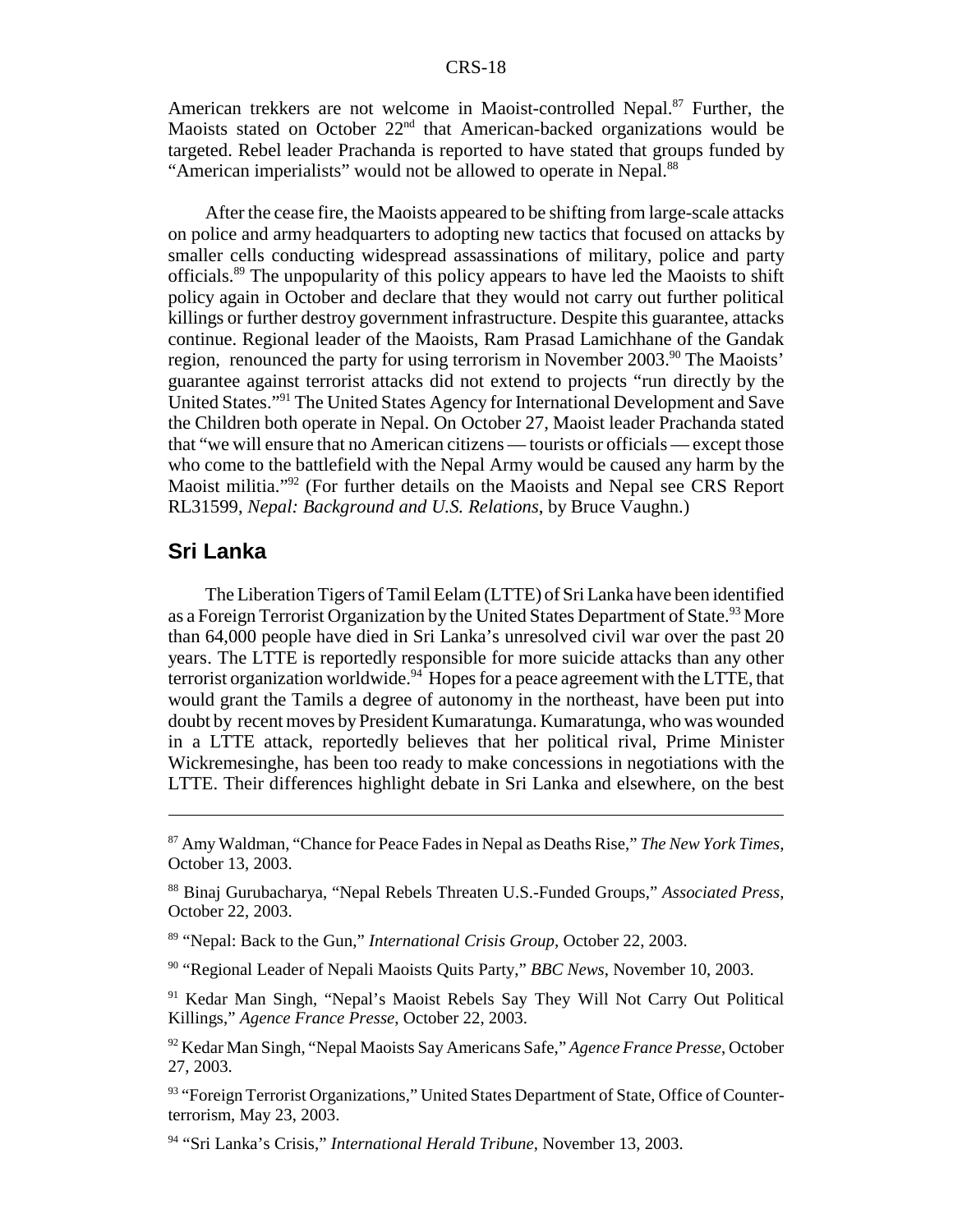means for addressing terrorism and the best mix of a military and political solution.<sup>95</sup> The LTTE has thus far stated that they remain committed to the peace process despite recent political turmoil and infighting inside the Sri Lankan government.<sup>96</sup> LTTE "Supremo" Velupillai Prabakaran has sought guarantee that the government will honor the cease fire during the period of internal turmoil within the Sri Lankan government. The Norwegian government has played an active role in trying to broker a lasting peace between the LTTE and the Sri Lankan government. Hardliners, represented by the President, have accused the Norwegians of exceeding their authority in trying to broker a peace agreement.<sup>97</sup> There is concern among some analysts that the rivalry between the president and the prime minister could lead the LTTE to relaunch a terrorist campaign to force the president back to the negotiating table. Others feel that the LTTE will be hesitant to do so because it would thereby loose the political legitimacy that they have been gaining.<sup>98</sup> The United States has recognized that the LTTE is engaged in a peace process and holds the hope that the LTTE will renounce terrorism and cease terrorist acts. Until such time, the United States Government has stated that it will not remove the LTTE from the Foreign Terrorist Organization list.<sup>99</sup> (For further details on the LTTE and Sri Lanka see CRS Report RL31707, *Sri Lanka: Background and U.S. Relations*, by Bruce Vaughn.)

<sup>95</sup> Elizabeth Sullivan, "Taming Terror Takes Toughness and Persuasion,." *The Plain Dealer*, November 6, 2003.

<sup>96 &</sup>quot;Turmoil May Stall Tamil Peace Talks," *Irish Times*, November 6, 2003.

<sup>97 &</sup>quot;Norwegian Envoys Head for Talks with Tamil Tiger Supremo," *Channelnewsasia*, November 13, 2003.

<sup>98 &</sup>quot;Sri Lanka Likely to Remain a Simmering Political Risk," *Dow Jones International News*, November 9, 2003.

<sup>99</sup> Richard Boucher,"Status of LTTE, Press Statement," *Presswire*, October 3, 2003.